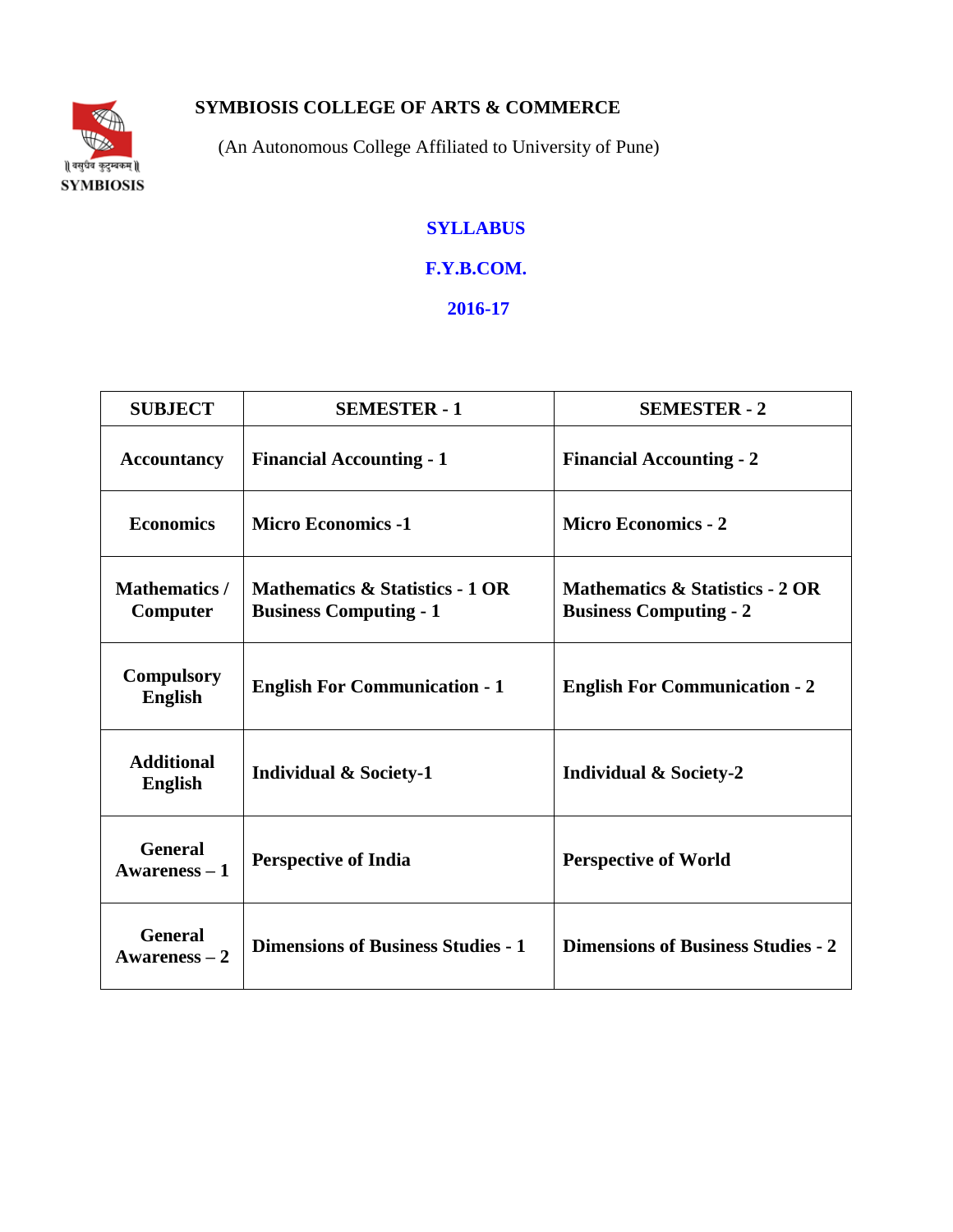## **FINANCIAL ACCOUNTING SEM I & II**

|                         | <b>Detailed syllabus</b>                                                                                    |                              |
|-------------------------|-------------------------------------------------------------------------------------------------------------|------------------------------|
|                         | <b>SEMESTER I</b>                                                                                           |                              |
| Unit                    | <b>Contents of the syllabus</b>                                                                             | Number of<br><b>Lectures</b> |
| $\mathbf{1}$            | <b>Piecemeal Distribution of Cash</b>                                                                       | 12                           |
|                         | Meaning and Introduction,                                                                                   |                              |
|                         | Surplus Capital Method and Maximum Loss Method                                                              |                              |
| $\overline{2}$          | <b>Introduction and Relevance of Accounting Standards</b>                                                   | 10                           |
|                         | Overview of Accounting Standards in India-Concept, Need, Scope and<br>Importance. Study of AS-1, AS-2, AS-6 |                              |
| $\mathbf{3}$            | Conversion of a partnership firm into a limited company                                                     | 16                           |
|                         | Meaning and introduction, objectives, effects, methods of calculation of                                    |                              |
|                         | purchase consideration (Net Asset and Net Payment method), accounting                                       |                              |
|                         | procedure in the books of the firm and opening journal entries in the books of                              |                              |
|                         | new company.                                                                                                |                              |
| $\overline{\mathbf{4}}$ | <b>Amalgamation of Partnership Firms:-</b>                                                                  | 16                           |
|                         | Meaning and Introduction, Objectives, Methods of accounting                                                 |                              |
|                         | <b>Total Number of Lectures</b>                                                                             | 54                           |
|                         | <b>SEMESTER II</b>                                                                                          |                              |
| $\mathbf{1}$            | <b>Profit Prior to Incorporation</b>                                                                        | 12                           |
|                         | Accounting treatment-cutoff date-Basis of Apportionment                                                     |                              |
| $\mathfrak{2}$          | <b>Royalty Accounts [excluding sub-lease]:</b>                                                              | 12                           |
|                         | Royalty, Minimum Rent, Short Workings, Recoupment of Short                                                  |                              |
|                         | Working, Lapse of Short Working. Journal Entries and Ledger Accounts in                                     |                              |
|                         | the Books of Landlord and Lessee.                                                                           |                              |
| 3                       | <b>Consignment Accounts</b>                                                                                 | 12                           |
|                         | Difference between consignment and sale, Proforma Invoice, Account Sale,                                    |                              |
|                         | Commission to consignee, Valuation of closing stock, Accounting Treatment,                                  |                              |
|                         | Cost price method, Entries in books of consignor, Entries in books of                                       |                              |
|                         | consignee, Invoice Price Method, Accounting for loss of stock or goods :                                    |                              |
| $\overline{4}$          | Normal Loss & Abnormal Loss.                                                                                |                              |
|                         | <b>Departmental Accounts</b><br>Meaning and Introduction, Methods and Techniques, Allocation of expenses,   | 12                           |
|                         | Inter                                                                                                       |                              |
|                         | Departmental Transfers, Provision for unrealized profits books of the firm                                  |                              |
|                         | and balance sheet of new company.                                                                           |                              |
| 5                       | <b>Practical Accounts Writing</b>                                                                           | 06                           |
|                         | 1.1 Preparation of vouchers - internal & external, Petty Cash & Cash.                                       |                              |
|                         | Voucher, Cash & Credit Memo, Receipts, Debit & Credit Note, Pay in slip,                                    |                              |
|                         | Withdrawal Slips, Journalizing, Ledger Accounts.                                                            |                              |
|                         | 1.2 Preparation of Trial Balance and Balance Sheets.                                                        |                              |
|                         | <b>1.3</b> Computerized Accounting (An introduction to the use of Computerized                              |                              |
|                         | Programmes for Accounts Writing).                                                                           |                              |
|                         | <b>TOTAL</b>                                                                                                | 54                           |
|                         | <b>Suggested Reference Books</b>                                                                            |                              |
|                         | 1. Financial Accounting: By P. C. Tulsian (Tata McGraw-Hill Publishing Co. Ltd. New Delhi)                  |                              |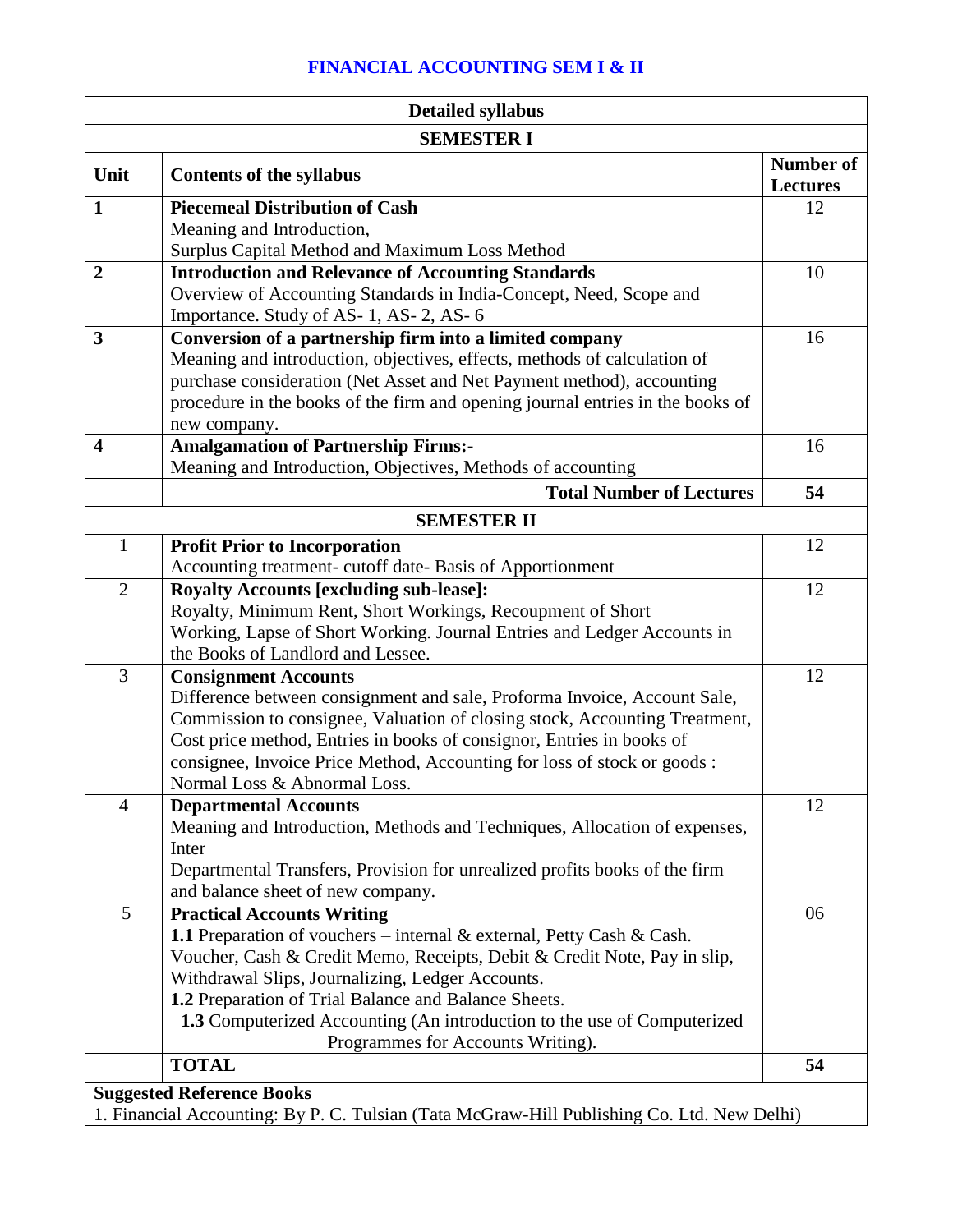2. Financial Accounting: By A.Mukharji & M.Hanif (Tata McGraw-Hill Publishing Co. Ltd. New Delhi)

- 3. Financial Accounting: By S.N. Maheshwari & S.K. Maheshwari (Vikas Publishing House Pvt. Ltd)
- 4. Advanced Accounts: By M.C.Shukla & S.P. Grewal (S.Chand & Co. Ltd. New Delhi)
- 5. Advanced Accountancy: By S.P. Jain & K.N. Narang ( Kalyani Publishers, New Delhi)
- 6. Advanced Accountancy: By R.L.Gupta & M. Radhaswamy (Sultan Chand & Sons, New Delhi)

### **Suggested Journals**

- 1. The Chartered Accountant: Journal of the Institute of Chartered Accountants of India.
- 2. The Accounting World : ICFAI Hyderabad

## **Web sites :**

- 1. [www.icai.org.in](http://www.icai.org.in/)
- 2. [www.icwai.org](http://www.icwai.org/)
- 3. www.icsi.edu
- 4. www.**accounting**coach.com
- 5. www.fasb.org
- 6. www.freewebs/fyaccounts.com
- 7. www.**ibs**india.org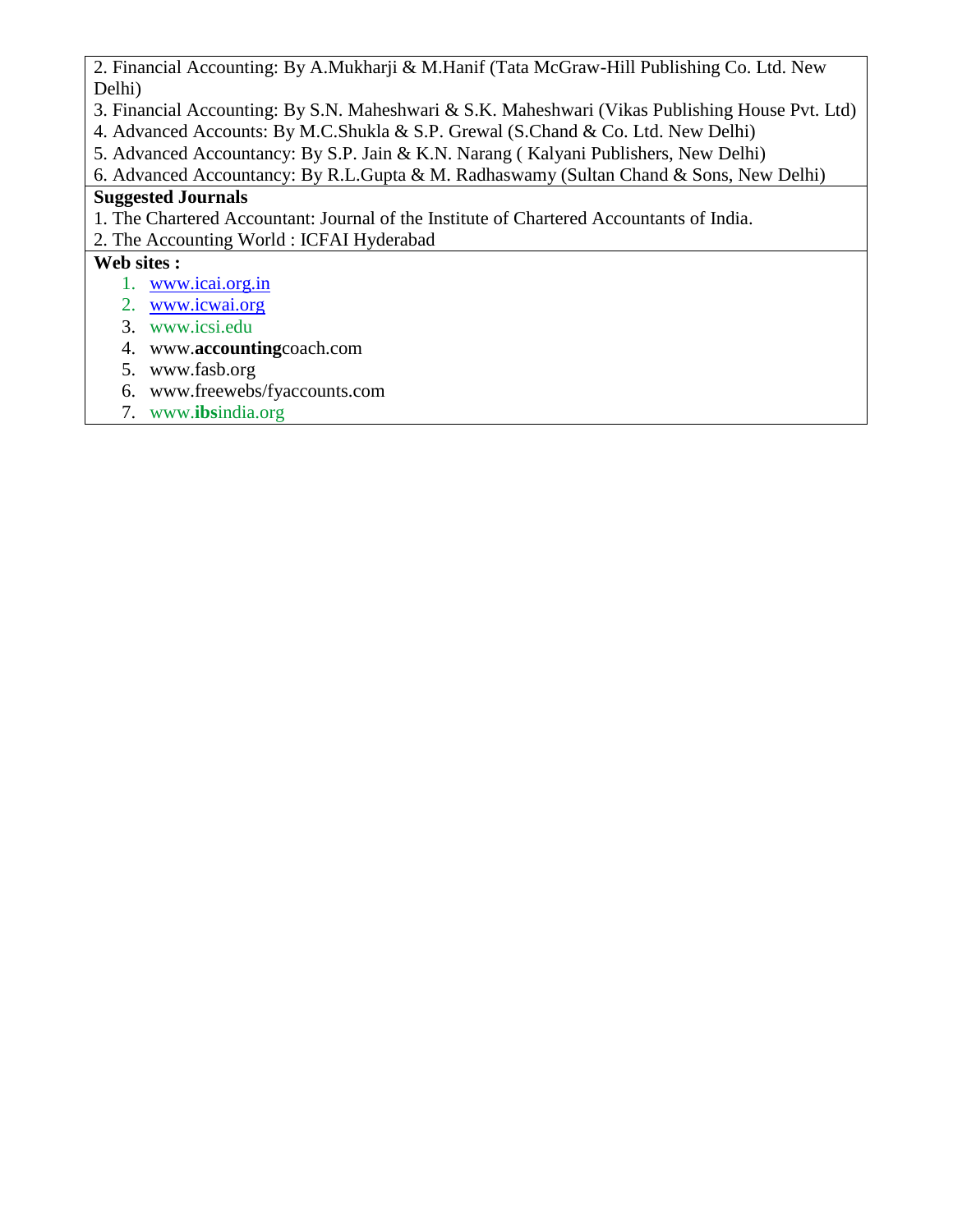## **Micro Economics -1**

|                | <b>Detailed syllabus</b>                                                 |                                     |  |
|----------------|--------------------------------------------------------------------------|-------------------------------------|--|
| Unit           | <b>Contents of the syllabus</b>                                          | <b>Number of</b><br><b>Lectures</b> |  |
| $\mathbf{1}$   | <b>INTR0DUCTION</b>                                                      |                                     |  |
|                | 1.1 Meaning of Economics.                                                |                                     |  |
|                | 1.2 Basic Economic Problems.                                             |                                     |  |
|                | 1.3 Solutions to Basic - Economic Problems                               | 16                                  |  |
|                | 1.4 Meaning and scope of micro and Macro Economics                       |                                     |  |
|                | 1.5 Importance and limitations of Micro and Macro Economics.             |                                     |  |
|                | 1.6 Distinguish between Micro and Macro Economics.                       |                                     |  |
|                | 1.7 Paradox of Micro and Macro-Economics.                                |                                     |  |
| $\overline{2}$ | <b>Tools for analysis</b>                                                |                                     |  |
|                | 2.1 Functional relationships.                                            |                                     |  |
|                | a) Concept of Functional relationships.                                  |                                     |  |
|                | b) Increasing function                                                   |                                     |  |
|                | c) Decreasing function                                                   | 8                                   |  |
|                | d) Dependent and independent variables                                   |                                     |  |
|                | e) Slope of the curve                                                    |                                     |  |
|                | 2.2 Application of Mathematical tools in the economic theory.            |                                     |  |
|                | 2.3 Examples of Functions from economic theory.                          |                                     |  |
|                | 2.4 Examples of Equations, Schedule and graphs from the economic theory. |                                     |  |
| 3.             | <b>Demand Analysis.</b>                                                  |                                     |  |
|                | 3.1 Meaning of demand.                                                   |                                     |  |
|                | 3.2 Factors affecting demand.                                            |                                     |  |
|                | 3.3 Changes in demand.                                                   |                                     |  |
|                | 3.4 Law of demand                                                        |                                     |  |
|                | 3.5 Case Studies                                                         |                                     |  |
|                | 3.6 Concept of Elasticity of demand, formulas and diagrams of:           |                                     |  |
|                | a) Price-Elasticity of demand.                                           |                                     |  |
|                | b) Income-Elasticity of demand                                           |                                     |  |
|                | c) Cross - Elasticity of demand                                          | 12                                  |  |
|                | d) Calculations of different concepts of elasticity.                     |                                     |  |
|                | e) Methods of measurement of price elasticity of demand.                 |                                     |  |
|                | 3.7 Consumers surplus.                                                   |                                     |  |
|                | 3.8 Indifference curve analysis                                          |                                     |  |
|                | a) Concept                                                               |                                     |  |
|                | b) Characteristics                                                       |                                     |  |
|                | c)Marginal Rate of Substitution                                          |                                     |  |
|                | 3.9 Price line or budget line                                            |                                     |  |
|                | 3.10 Consumer's equilibrium.                                             |                                     |  |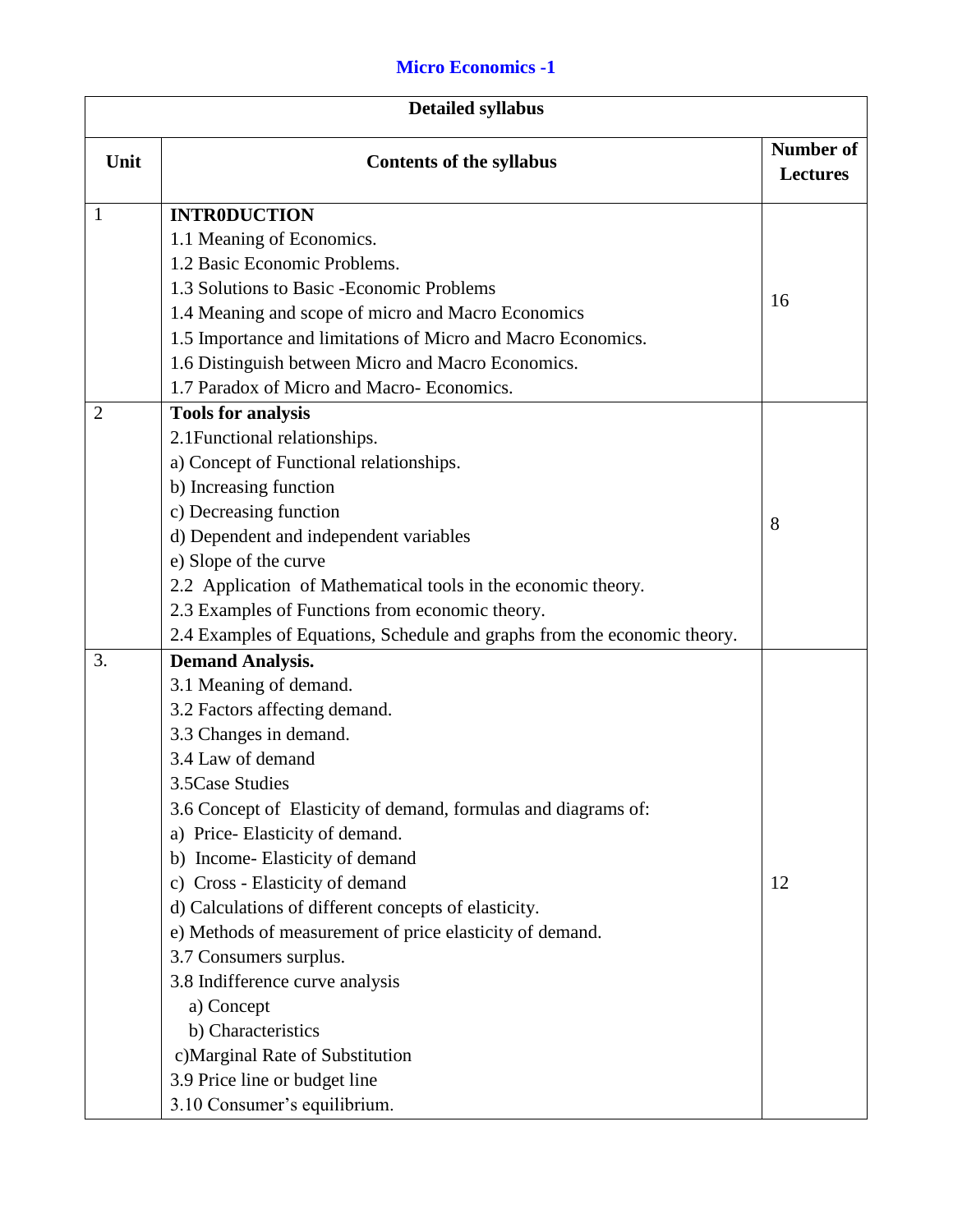| $\overline{4}$                                                                                    | PRODUCTION ANALYSIS                                                               |    |  |
|---------------------------------------------------------------------------------------------------|-----------------------------------------------------------------------------------|----|--|
|                                                                                                   | 4.1 Supply-law of supply                                                          |    |  |
|                                                                                                   | 4.1.1 Case Studies                                                                |    |  |
|                                                                                                   | 4.2 Production function                                                           | 8  |  |
|                                                                                                   | a) Law of variable proportions                                                    |    |  |
|                                                                                                   | b) Law of returns to scale                                                        |    |  |
|                                                                                                   | 4.3 Economies and diseconomies of scale.                                          |    |  |
| 5                                                                                                 | <b>COST ANALYSIS</b>                                                              |    |  |
|                                                                                                   | 5.1 Concept of costs, with examples of:                                           |    |  |
|                                                                                                   | A. Historical and Replacement Cost<br>B. Direct and indirect cost.                |    |  |
|                                                                                                   | C. Opportunity cost and actual cost.                                              |    |  |
|                                                                                                   | D. Fixed and Variable cost.                                                       |    |  |
|                                                                                                   | E. Explicit and Implicit cost                                                     |    |  |
|                                                                                                   | F. Incremental and sunk cost                                                      | 10 |  |
|                                                                                                   | G. Accounting and Economic cost.                                                  |    |  |
|                                                                                                   | 5.2 Concept, meaning, Examples and formulas of:                                   |    |  |
|                                                                                                   | Average cost and marginal cost.<br>a)                                             |    |  |
|                                                                                                   | b) Fixed and variable cost.                                                       |    |  |
|                                                                                                   | c) Short-run cost<br>d) Long-run cost                                             |    |  |
|                                                                                                   | e) Numerical Problems                                                             |    |  |
|                                                                                                   | 5.3 Features of Short-run cost curves and long-run cost curves.                   |    |  |
|                                                                                                   | <b>Total Number of Lectures</b>                                                   | 54 |  |
|                                                                                                   |                                                                                   |    |  |
| Recommended books<br>1. Economics – Samuelson P. A. and Nordhaus W. D. Tata Mcgraw Hill N. Delhi. |                                                                                   |    |  |
| 2. A text Book of Economic Theory – Stonier A. W. & Hague D. C. Longman Green & Co. London.       |                                                                                   |    |  |
| 3. Business Economics – V. G. Mankar, Macmillan India Ltd. N. Delhi.                              |                                                                                   |    |  |
|                                                                                                   | 4. Vyavasaik Arth Shastra (Sukshm) Dr. T. G. Gite, Atharv Publication. Pune       |    |  |
| 5. Modern Micro Economics – Theory and Applications H.L. Ahuja S. Chand N Delhi.                  |                                                                                   |    |  |
| 6. Business Economics – Dr. Girija Shankar – Athary Publication, Pune.                            |                                                                                   |    |  |
| 7. Business Economics - Adhikari M. Excel Books, New Delhi.                                       |                                                                                   |    |  |
| 8. Understanding Microeconomics-Robert L. Helibroner and Lester C. Thurow. Prentice Hall          |                                                                                   |    |  |
| 9. Micro Economic Theory An Analytical Approach - J M Joshi and R. Joshi Wishwa                   |                                                                                   |    |  |
| Prakashan (Division of Wiley Eastern Limited) N. Delhi.                                           |                                                                                   |    |  |
|                                                                                                   | 10. Business & Managerial Economics (in the global Context) Sampat Mukherjee. New |    |  |
| Central Book Agency, Calcutta.                                                                    |                                                                                   |    |  |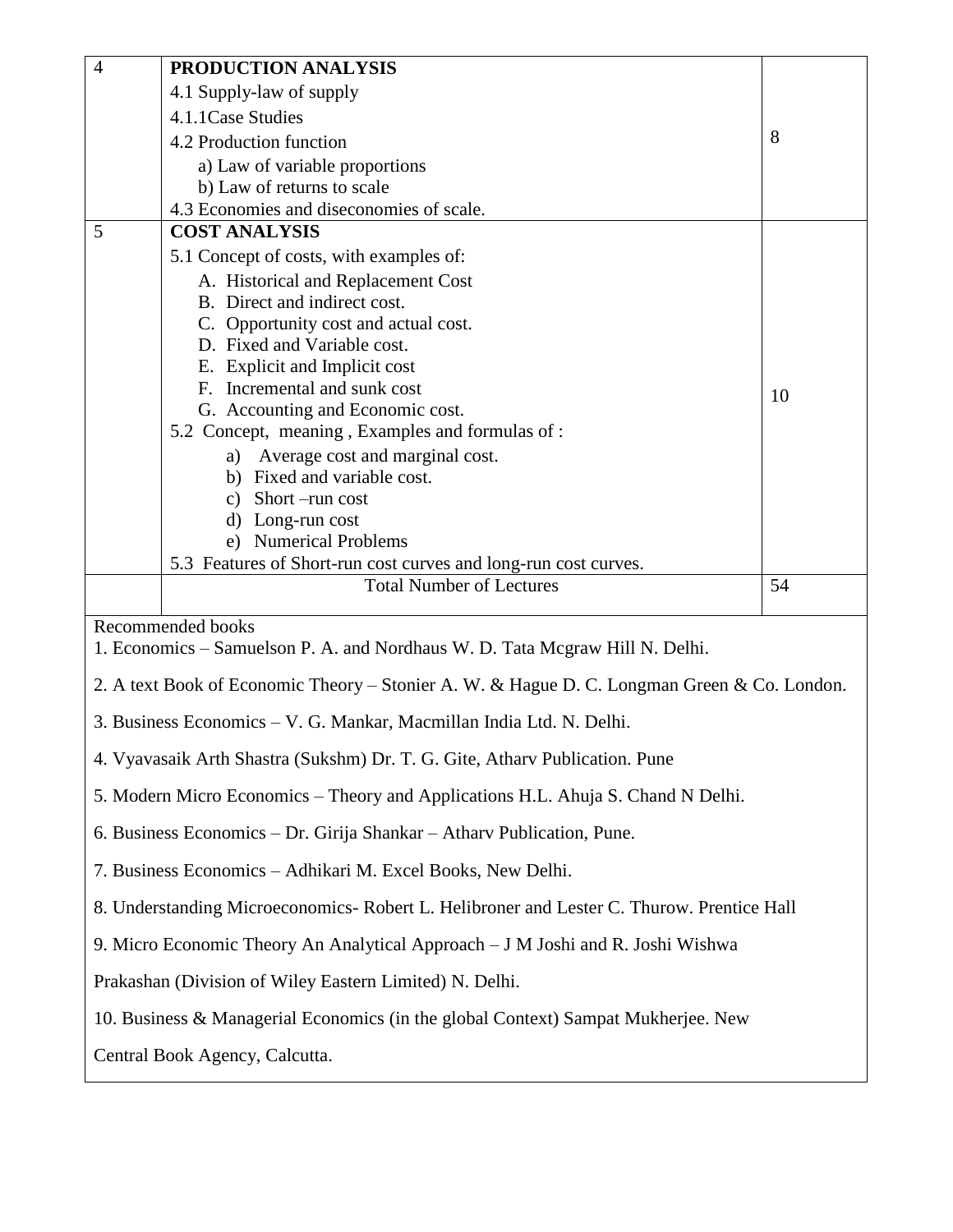## **Micro Economics – 2**

| Unit<br><b>Contents of the syllabus</b><br>of<br><b>REVENUE CONCEPTS.</b><br>1<br>1.1 Concept of ,Total revenue(TR)<br>1.2 Concept of Average revenue(AR)<br>1.3 Concept of, Marginal revenue(MR)<br>1.4 Relationship between, Total revenue(TR), Average revenue(AR) and<br>Marginal revenue.<br>1.5 Numerical problems on revenue Concepts<br>10<br>1.6 Equilibrium of the firm,<br>A) TR and TC Method<br>B) MR and MC Method<br>1.7 Break-even analysis:<br>A) Concept of break-even analysis.<br><b>B)</b> Linear and Non-Linear<br>C) Application of the concept in decision making.<br><b>MARKET STUCTURES</b><br>$\overline{2}$<br>2.1 Meaning of markets.<br>2.2 Types of markets on the basis of<br>a) Geographical area<br>8<br>b)Time element<br>c) Degree of competition.<br>d) Meaning of Plant, Firm, and Industry<br>2.3 Comparisons' of market structures<br>PRICE AND<br><b>OUTPUT DETERMINATION UNDER PERFECT</b><br>3<br><b>COMPETITION AND MONOPOLY MARKETS</b><br>3.1Perfect competition<br>3.2 Features of perfect competition<br>3.3 price and output determination under perfect competition<br>3.4 Monopoly<br>10<br>3.5 Features of Monopoly.<br>3.6 price and output determination under monopoly<br>3.7 Discriminating Monopoly.<br>3.8 Features of discriminating monopoly<br>3.9 Price and output determination under discriminating monopoly.<br>PRICE AND OUTPUT DETERMINATION<br>$\overline{4}$<br>UNDERMONOPOLISTIC COMPETITION AND OLIGOPOLY | <b>Detailed syllabus</b> |                |                                  |
|----------------------------------------------------------------------------------------------------------------------------------------------------------------------------------------------------------------------------------------------------------------------------------------------------------------------------------------------------------------------------------------------------------------------------------------------------------------------------------------------------------------------------------------------------------------------------------------------------------------------------------------------------------------------------------------------------------------------------------------------------------------------------------------------------------------------------------------------------------------------------------------------------------------------------------------------------------------------------------------------------------------------------------------------------------------------------------------------------------------------------------------------------------------------------------------------------------------------------------------------------------------------------------------------------------------------------------------------------------------------------------------------------------------------------------------------------------------------------------|--------------------------|----------------|----------------------------------|
|                                                                                                                                                                                                                                                                                                                                                                                                                                                                                                                                                                                                                                                                                                                                                                                                                                                                                                                                                                                                                                                                                                                                                                                                                                                                                                                                                                                                                                                                                  |                          |                | <b>Number</b><br><b>Lectures</b> |
|                                                                                                                                                                                                                                                                                                                                                                                                                                                                                                                                                                                                                                                                                                                                                                                                                                                                                                                                                                                                                                                                                                                                                                                                                                                                                                                                                                                                                                                                                  |                          |                |                                  |
|                                                                                                                                                                                                                                                                                                                                                                                                                                                                                                                                                                                                                                                                                                                                                                                                                                                                                                                                                                                                                                                                                                                                                                                                                                                                                                                                                                                                                                                                                  |                          |                |                                  |
| 4.1Monopolistic Competition                                                                                                                                                                                                                                                                                                                                                                                                                                                                                                                                                                                                                                                                                                                                                                                                                                                                                                                                                                                                                                                                                                                                                                                                                                                                                                                                                                                                                                                      |                          | <b>MARKETS</b> | 12                               |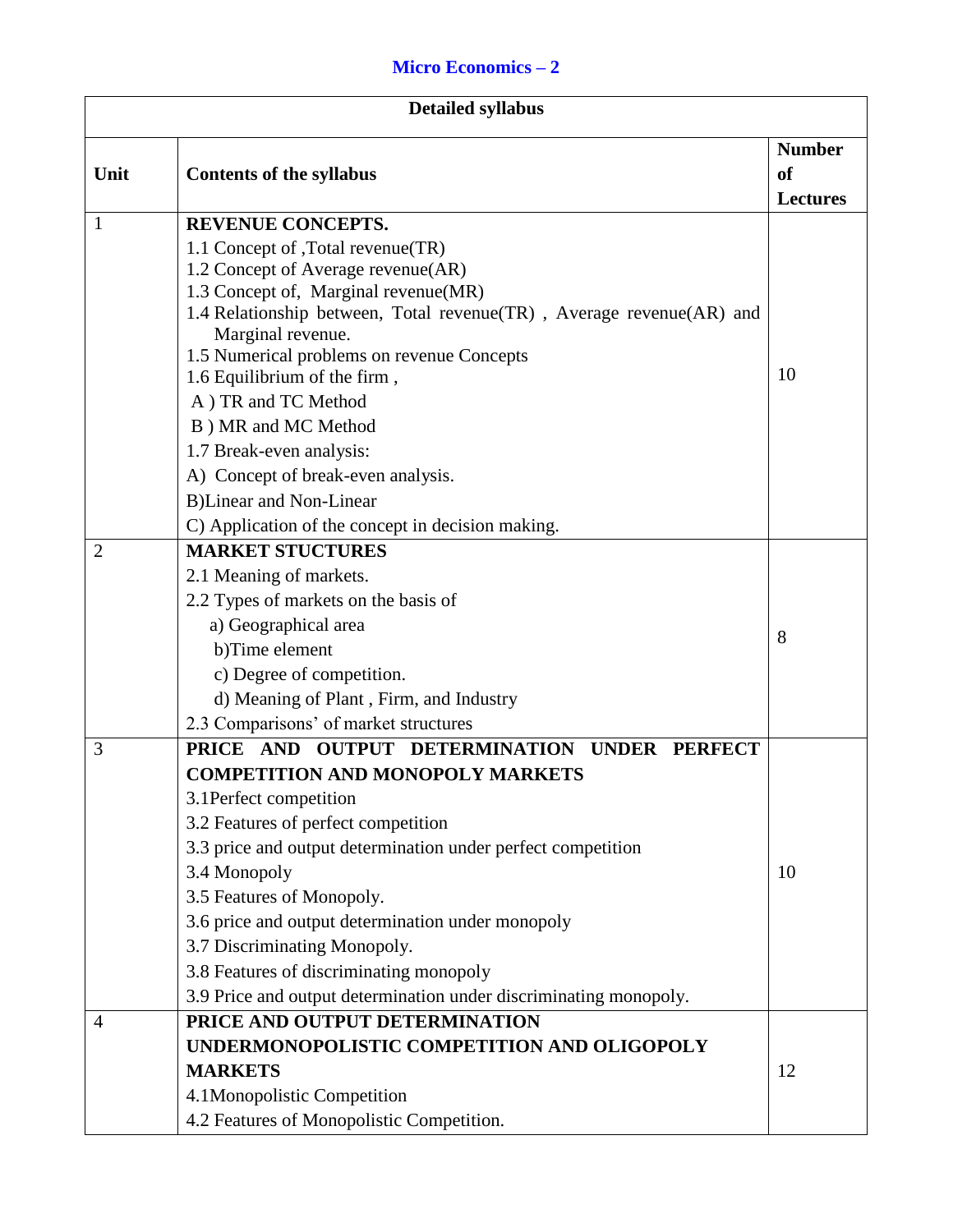|                                                                                     | 4.3 Price and output determination under monopolistic competition                      |    |
|-------------------------------------------------------------------------------------|----------------------------------------------------------------------------------------|----|
|                                                                                     | 4.4 Group equilibrium.                                                                 |    |
|                                                                                     | 4.5 Oligopoly-features.                                                                |    |
|                                                                                     | 4.6 Kinked demand curve.                                                               |    |
|                                                                                     | 4.7 Examples of oligopoly firms.                                                       |    |
|                                                                                     | 4.8Pricing Policies                                                                    |    |
|                                                                                     | 4.9 Case Studies                                                                       |    |
| 5                                                                                   | <b>FACTOR PRICING.</b>                                                                 |    |
|                                                                                     | 5.1 Marginal Productivity Theory of Distribution.                                      |    |
|                                                                                     | <b>5.2 Rent</b>                                                                        |    |
|                                                                                     | <b>Concept Of Land</b>                                                                 |    |
|                                                                                     | A) Ricardian Theory of Rent                                                            |    |
|                                                                                     | B) Modern Theory of Rent                                                               |    |
|                                                                                     | C) Quasi Rent                                                                          |    |
|                                                                                     | 5.3 Wages                                                                              |    |
|                                                                                     | <b>Concept Of Labour</b>                                                               |    |
|                                                                                     | A) Features of Labour.                                                                 |    |
|                                                                                     | B) Real and Money Wages                                                                |    |
|                                                                                     | C) Choice Between Work and Leisure.                                                    |    |
|                                                                                     | D) Backward Bending Supply Curve of Labour.                                            |    |
|                                                                                     | E) Collective Bargaining                                                               |    |
|                                                                                     | F) Minimum Wages                                                                       | 14 |
|                                                                                     | 5.4 Interest                                                                           |    |
|                                                                                     | <b>Concept Of Capital</b>                                                              |    |
|                                                                                     | A) Nominal and Real Interest.                                                          |    |
|                                                                                     | B) Classical Theory of Interest.                                                       |    |
|                                                                                     | C) Loanable Funds Theory of Interest.                                                  |    |
|                                                                                     | D) Keynesian theory of Interest.                                                       |    |
|                                                                                     | 5.5 Profit                                                                             |    |
|                                                                                     | <b>Concept Of Entrepreneur</b>                                                         |    |
|                                                                                     | A) Meaning And Formula For Calculation Of Profit.                                      |    |
|                                                                                     | B) Theories of profit.                                                                 |    |
|                                                                                     | C) F.H.Knight's Risk and uncertainty Bearing theory of profits.                        |    |
|                                                                                     | D) J.B.Clark's Dynamic theory of profits.                                              |    |
|                                                                                     | E) J.Schumpeter's Innovation theory of profits.                                        |    |
|                                                                                     | <b>Total Number of Lectures</b>                                                        | 54 |
|                                                                                     | <b>Suggested Reference Books</b>                                                       |    |
| Recommended books                                                                   |                                                                                        |    |
|                                                                                     | 1. Economics – Samuelson P. A. and Nordhaus W. D. Tata Mcgrew Hill Publishing Co. Ltd. |    |
| N. Delhi.                                                                           |                                                                                        |    |
| 2. A text Book of Economic Theory – Stonier A. W. and Hague D. C. Longman Green and |                                                                                        |    |
| Co. London.                                                                         |                                                                                        |    |
|                                                                                     | 3. Business Economics - V. G. Mankar, Macmillan India Ltd. N. Delhi.                   |    |
|                                                                                     |                                                                                        |    |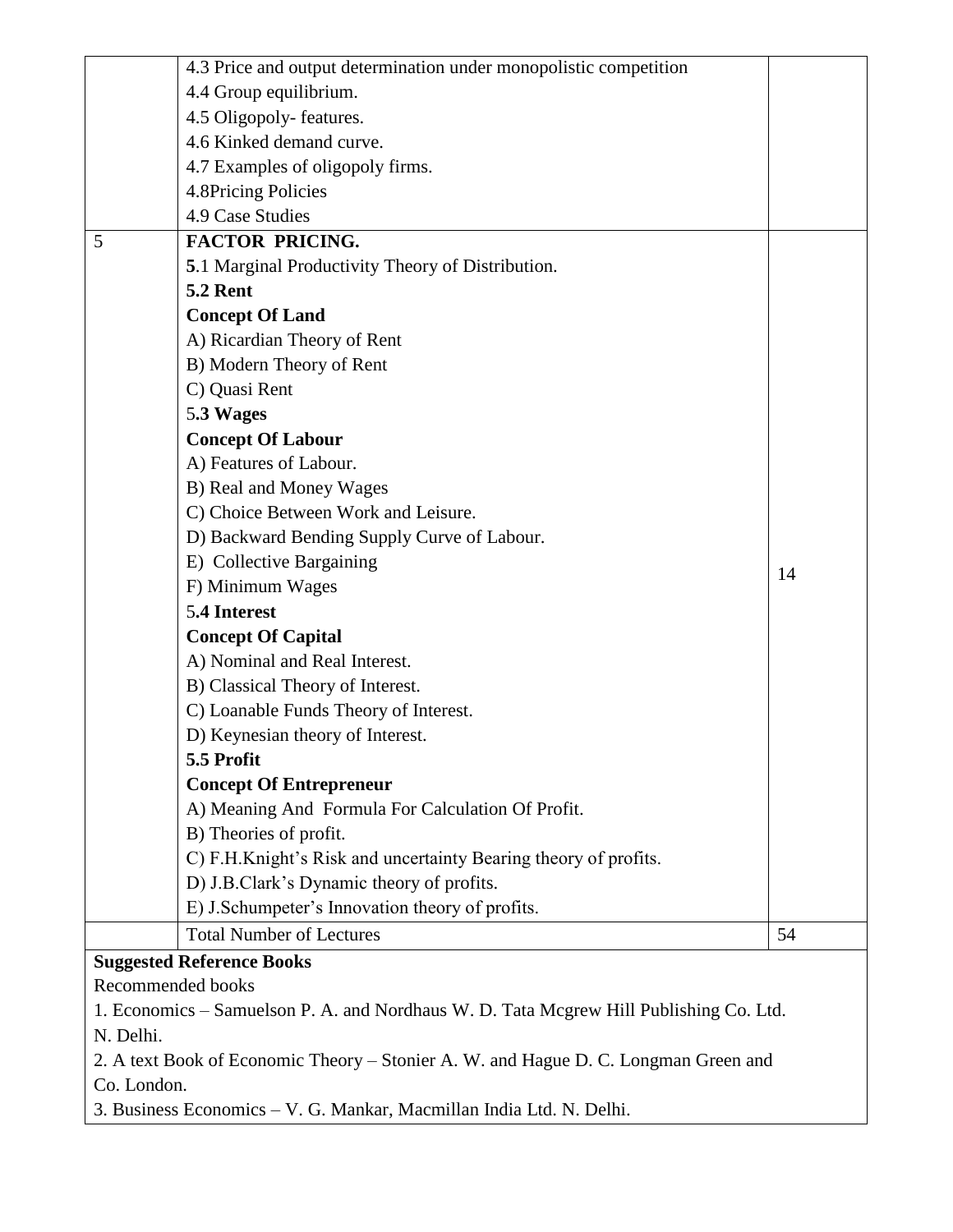4. Vyavasaik Arth Shastra (Sukshm) Dr. T. G. Gite, Atharv Publication. Pune

5. Modern Micro Economics – Theory and Applications H.L. Ahuja S. Chand and Co Ltd. N Delhi.

6. Business Economics – Dr. Girija Shankar – Atharv Publication, Pune.

7. Business Economics – Adhikari M. Excel Books, New Delhi.

8. Understanding Microeconomics- Robert L. Helibroner and Lester C. Thurow. Prentice Hall International Inc. London.

9. Micro Economic Theory An Analytical Approach – J M Joshi and R. Joshi Wishwa Prakashan (Division of Wiley Eastern Limited) N. Delhi.

10. Business & Managerial Economics (in the global Context) Sampat Mukherjee. New Central Book Agency, Calcutta.

NOTE:

- 1. Projects and Assignments will be given on the applications of the topics from the syllabus.
- 2. Numerical Problems and solutions on various concepts of revenue.
- 3. Calculations of factor pricing. In the real market.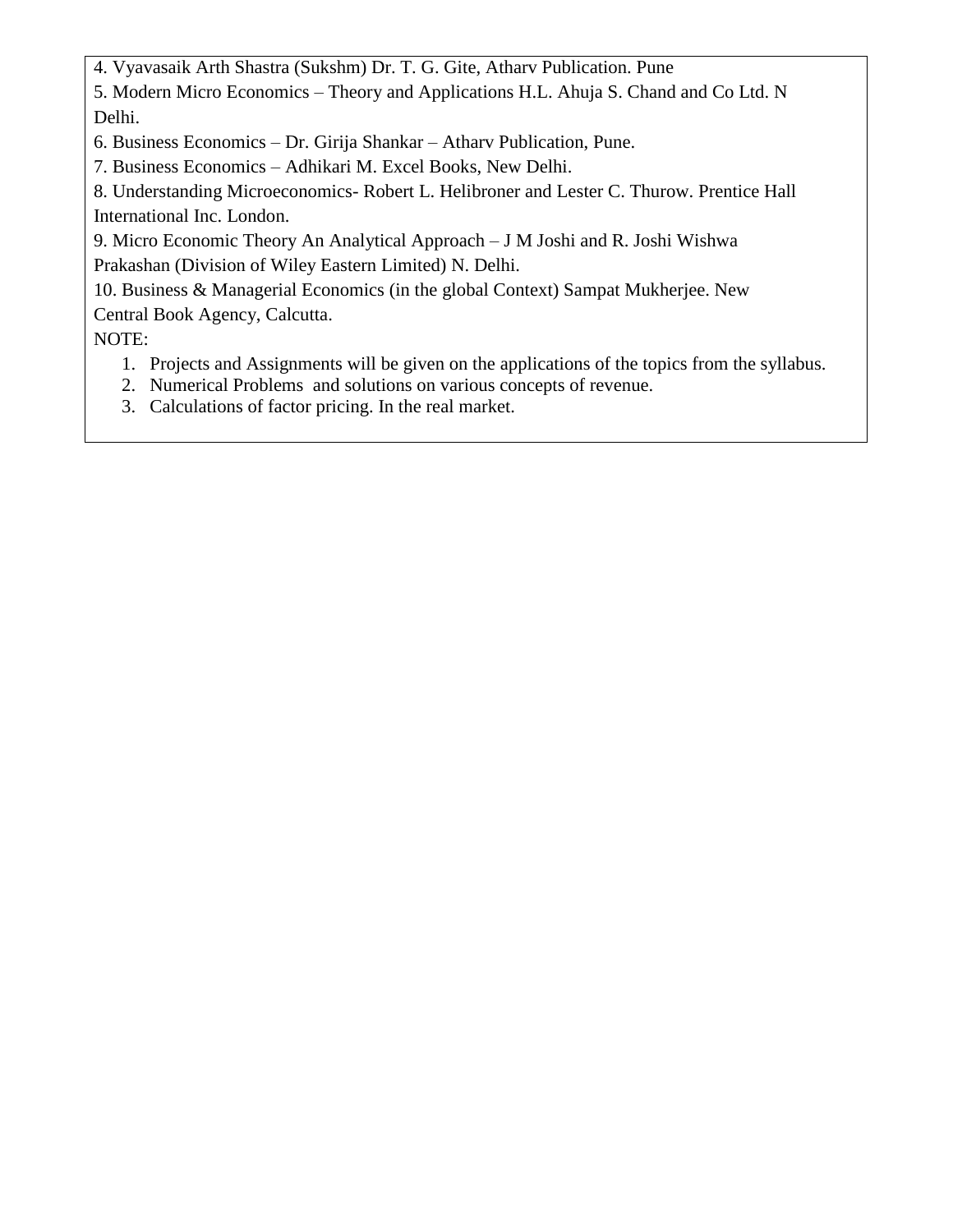# **Mathematics & Statistics - 1**

|                         | <b>Detailed Syllabus</b>                                                      |                  |  |
|-------------------------|-------------------------------------------------------------------------------|------------------|--|
| Unit                    | <b>Contents of the Syllabus</b>                                               | <b>Number of</b> |  |
|                         |                                                                               | <b>Lectures</b>  |  |
| 1                       | <b>Interest</b>                                                               | 8                |  |
|                         | Simple Interest, Compound Interest, Nominal and Effective Rate of Interest,   |                  |  |
|                         | Concept of Annuity, Equated Monthly Installments (EMI), Calculation of        |                  |  |
|                         | E.M.I. by Reducing Balance and Flat Rate of Interest Method.                  |                  |  |
|                         | Problems.                                                                     |                  |  |
| $\boldsymbol{2}$        | <b>Shares and Dividends</b>                                                   | 5                |  |
|                         | Concept of Shares, Stock exchange, Face Value, Market Value, Dividend,        |                  |  |
|                         | Equity Shares, Preferential Shares, Bonus Shares, Rate of Return              |                  |  |
|                         | Problems based on calculation of Rate of Return.                              |                  |  |
|                         |                                                                               |                  |  |
| 3                       | <b>Functions and Derivative of a Functions</b>                                | 14               |  |
|                         | Concept of Function and concept of a real valued Function,                    |                  |  |
|                         | Types of Functions: Constant, Identity, Linear, Step, Increasing, Decreasing, |                  |  |
|                         | Algebraic, Exponential and Logarithmic. :                                     |                  |  |
|                         | Graphs of Standard Functions $e^{x}$ , $a^{x}$ , Log x and $x^{2}$ .          |                  |  |
|                         | Derivative of a function as rate measure.                                     |                  |  |
|                         | Algebra of Derivatives, Applications to functions from Economics and          |                  |  |
|                         | Commerce.                                                                     |                  |  |
| $\overline{\mathbf{4}}$ | <b>Population and Sample</b>                                                  | 6                |  |
|                         | Definition of Statistics, Scope of Statistics in Economics, Management        |                  |  |
|                         | Sciences and Industry.                                                        |                  |  |
|                         | Concept of Population and Sample with illustration.                           |                  |  |
|                         | Methods of Sampling - Random, SRSWR, SRSWOR, Stratified, Systematic           |                  |  |
|                         |                                                                               |                  |  |
|                         | <b>Frequency distribution</b>                                                 | 6                |  |
|                         | Raw Data, Attributes and Variables, Classification                            |                  |  |
|                         | of Data, Frequency Distribution, Cumulative Frequency Distribution,           |                  |  |
| 5                       | Histogram                                                                     |                  |  |
|                         | and Ogive Curves.                                                             |                  |  |
|                         | <b>Measures of Central Tendency</b>                                           |                  |  |
|                         | Concept of central tendency,                                                  |                  |  |
|                         | Desirable Properties for good measures of central tendency.                   |                  |  |
|                         | Measures of Central Tendency: Arithmetic Mean, Median and Mode for            |                  |  |
|                         | grouped and ungrouped data,                                                   |                  |  |
|                         | Combined Mean for two groups.                                                 |                  |  |
|                         | Appropriate choice of measures.                                               |                  |  |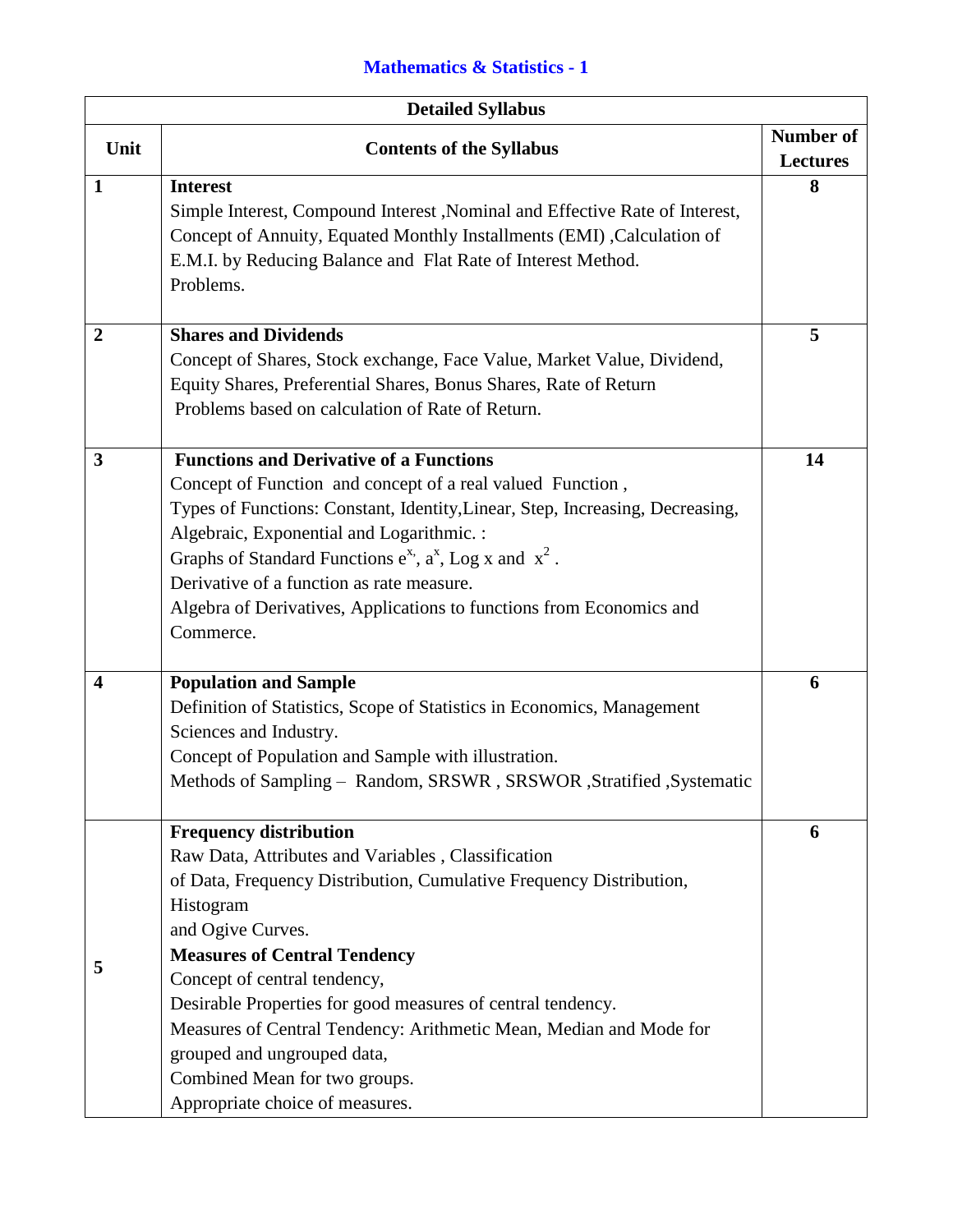|                  | <b>Measures of Central Tendency</b>                                                                                                | 15 |
|------------------|------------------------------------------------------------------------------------------------------------------------------------|----|
|                  | Concept of central tendency,                                                                                                       |    |
|                  | Desirable Properties for good measures of central tendency.                                                                        |    |
|                  | Measures of central tendency: Arithmetic mean, median and mode for                                                                 |    |
| 6                | grouped and ungrouped data,                                                                                                        |    |
|                  | Combined mean for two groups.                                                                                                      |    |
|                  | Appropriate choice of measures.                                                                                                    |    |
|                  |                                                                                                                                    |    |
|                  | <b>Total Number of Lectures</b>                                                                                                    | 54 |
|                  | <b>Reference Books:</b>                                                                                                            |    |
| $\left( \right)$ | Business Mathematics by Dr. Amarnath Dikshit & Dr. Jitendra Kumar Jain.                                                            |    |
| 2)               | Business Mathematics by V. K. Kapoor – Sultan Chand & Sons, Delhi.                                                                 |    |
| 3)               | Business Mathematics by Bari – New Literature Publishing Company, Mumbai.                                                          |    |
| 4)<br>5)         | Fundamentals of Statistics by S.C. Gupta - Sultan Chand & Sons, Delhi.<br>Fundamentals of Statistics by Goon, Gupta and Dasgupta - |    |
| 6)               | Statistics by Sancheti and Kapoor - Sultan Chand & Sons, Delhi                                                                     |    |
| 7)               | Intoduction to Mathematics for Economics by Schaum' Series                                                                         |    |
|                  | <b>Text Books</b>                                                                                                                  |    |
|                  | 1) Text Book for F.Y.B.Com. SSPU for Business Mathematics and Statistics                                                           |    |
|                  | 2) Text Book for F.Y.B.Com Mumbai University for Mathematical and Statistical Techniques                                           |    |
|                  | (SemI and II)                                                                                                                      |    |
|                  | 3) Text Book for XII Standard for Mathematics and Statistics                                                                       |    |
|                  |                                                                                                                                    |    |
|                  | <b>Assignment</b> (20 Marks)                                                                                                       |    |
|                  | Students can select any topic related to the syllabus or can do the assignment on solving problems                                 |    |
|                  | related to syllabus using Excel or R.                                                                                              |    |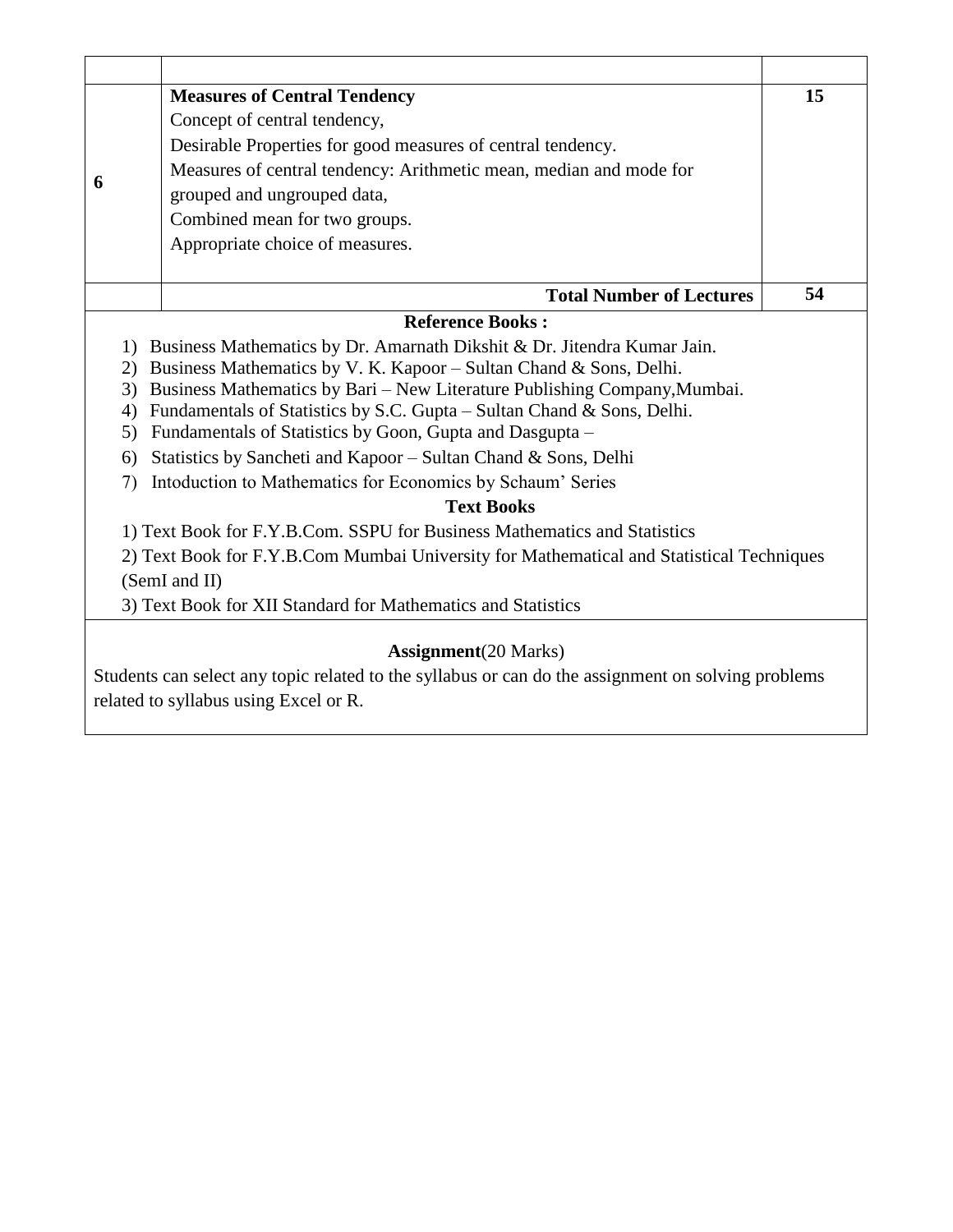## **Mathematics & Statistics – 2**

|                         | <b>Detailed syllabus</b>                                                                                   |                  |
|-------------------------|------------------------------------------------------------------------------------------------------------|------------------|
| Unit                    | <b>Contents of the syllabus</b>                                                                            | <b>Number of</b> |
|                         |                                                                                                            | <b>Lectures</b>  |
| 1                       | Matrices And Determinants (upto order 3 only)                                                              | 16               |
|                         | Multivariable data, Definition of a Matrix, Types of Matrices, Algebra of                                  |                  |
|                         | Matrices, Determinants,                                                                                    |                  |
|                         | Adjoint of a Matrix, Inverse of a Matrix via Adjoint Matrix,                                               |                  |
|                         | Solution of Non-homogeneous system of Linear equations (not more than                                      |                  |
|                         | three variables).                                                                                          |                  |
|                         | Condition for existence and uniqueness of solution,                                                        |                  |
|                         | Solution using inverse of the coefficient matrix,                                                          |                  |
|                         | Problems.                                                                                                  |                  |
| $\overline{2}$          | Linear Programming Problems (L.P.P.)(for two variables only))                                              | 10               |
|                         | Definition and terms in a L. P. P., Formulation of L.P.P.,                                                 |                  |
|                         | Solution by Graphical method,                                                                              |                  |
|                         | Problems                                                                                                   |                  |
| 3                       | <b>Measures of Dispersion</b>                                                                              | 18               |
|                         | Concept of dispersion. Measures of dispersion:                                                             |                  |
|                         |                                                                                                            |                  |
|                         | Range, Variance,                                                                                           |                  |
|                         | Standard deviation (S.D.) for grouped and ungrouped data, combined S.D.<br>Measures of relative dispersion |                  |
|                         |                                                                                                            |                  |
|                         | Coefficient of range, Coefficient of variation.                                                            |                  |
| $\overline{\mathbf{4}}$ | <b>Correlation and Regression</b>                                                                          | 10               |
|                         | Concept and types of correlation.                                                                          |                  |
|                         | Scatter diagram, Interpretation with respect to magnitude and direction of                                 |                  |
|                         | relationship.                                                                                              |                  |
|                         | Karl Pearson's coefficient of correlation for ungrouped data.                                              |                  |
|                         | Spearman's rank correlation coefficient.                                                                   |                  |
|                         | Concept of regression. Lines of regression for ungrouped data,                                             |                  |
|                         | Predictions using lines of regression.                                                                     |                  |
|                         | Regression coefficients and their properties.                                                              |                  |
|                         | <b>Index numbers</b>                                                                                       |                  |
|                         | Concept and Definition of index number, Types of Index Numbers, Uses of                                    |                  |
| 5                       | Index Numbers, Problems in Construction of Index Numbers. Uses of Index                                    |                  |
|                         | Numbers, Commonly used Index Numbers.                                                                      |                  |
|                         | Methods of construction of price index number, , Laspeyer's Paasce's and                                   |                  |
|                         | Fishers price index number.                                                                                |                  |
|                         | <b>Total Number of Lectures</b>                                                                            | 54               |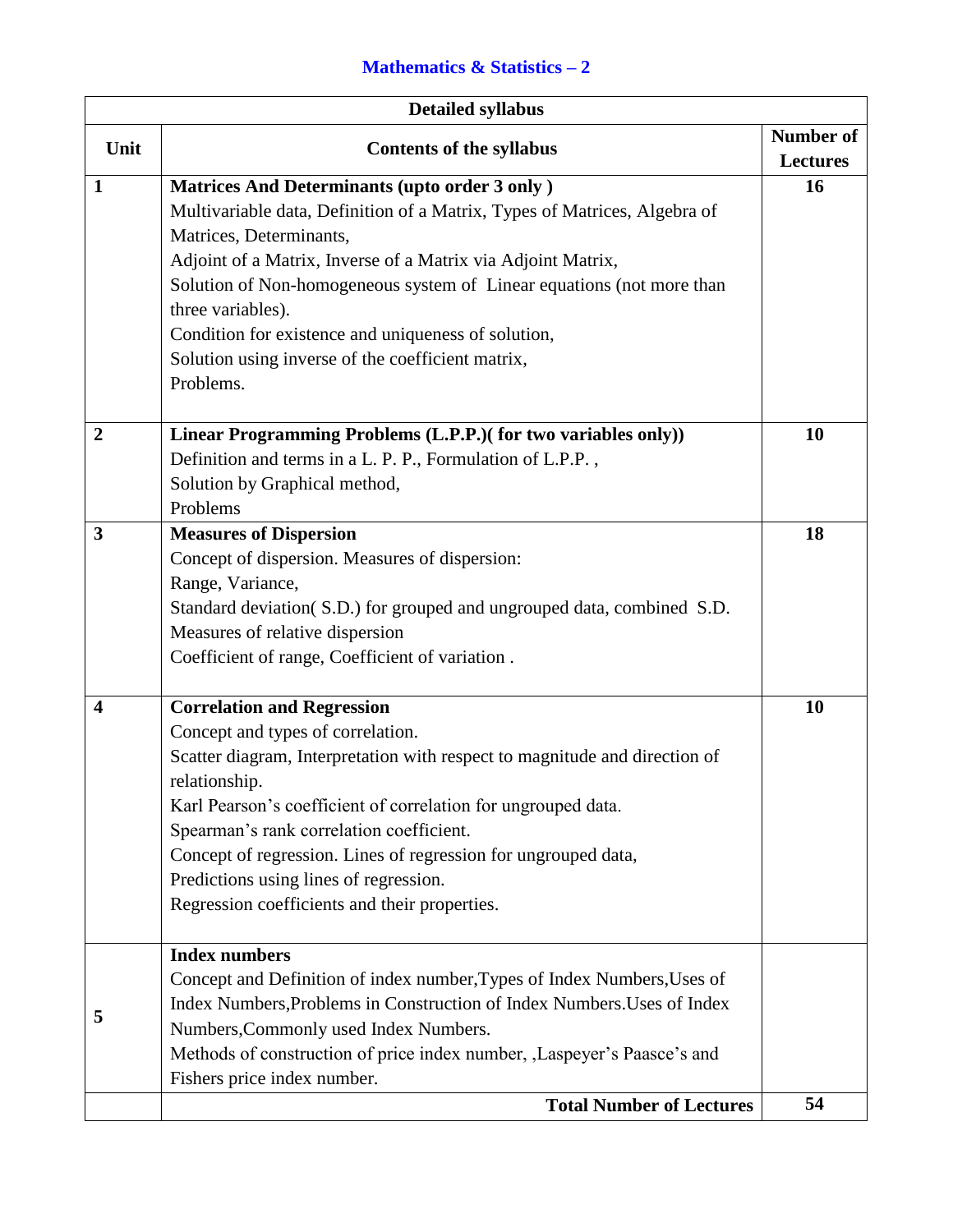#### **Reference Books :**

- 1) Business Mathematics by Dr. Amarnath Dikshit & Dr. Jinendra Kumar Jain.
- 2) Business Mathematics by V. K. Kapoor Sultan chand & sons, Delhi.
- 3) Business Mathematics by Bari New Literature publishing company,Mumbai.
- 4) Fundamentals of Statistics by S.C. Gupta Sultan chand & sons, Delhi.
- 5) Fundamentals of Statistics by Goon, Gupta and Dasgupta The world pressprivate ltd.
- 6) Statistics by Sancheti and Kapoor Sultan chand & sons, Delhi
- 7) Introduction to Mathematics for Economics by Schaum's Series

#### **Text Books**

1) Text Book for F.Y.B.Com. SSPU for Business Mathematics and Statistics

- 2) Text Book for F.Y.B.Com. Mumbai University for Mathematical and Statisticcal Techniques
- 2) Text Book for XII Standard for Mathematics and Statistics

#### **Assignment (20 Marks)**

Students can select any topic related to the syllabus or can do the assignment on solving problems related to syllabus using Excel or R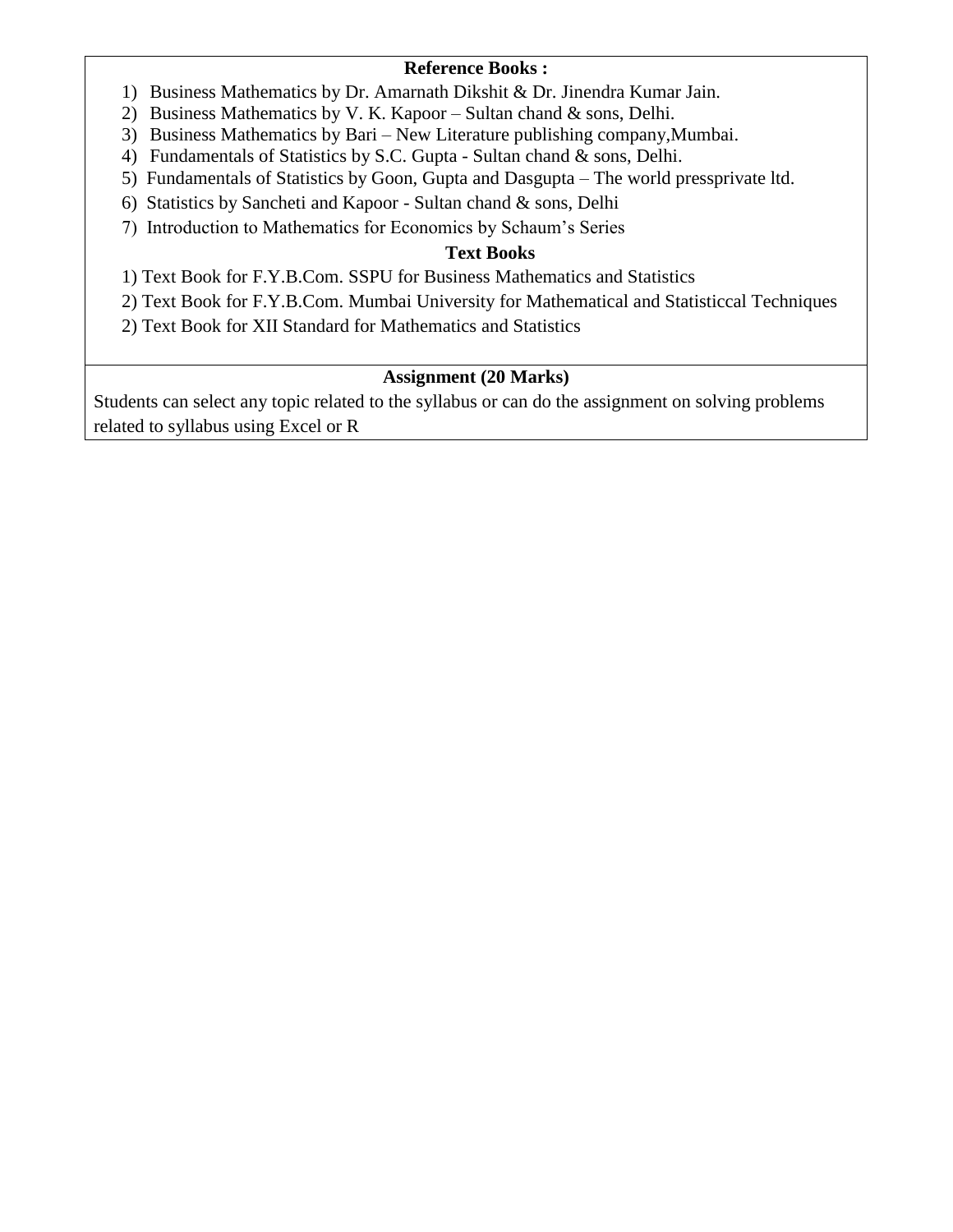# **Business Computing – 1**

| <b>Detailed Syllabus</b> |                                                                                                                                                                                                                                                                                                                           |                                        |
|--------------------------|---------------------------------------------------------------------------------------------------------------------------------------------------------------------------------------------------------------------------------------------------------------------------------------------------------------------------|----------------------------------------|
| Unit                     | <b>Contents of the Syllabus</b>                                                                                                                                                                                                                                                                                           | <b>Number</b><br>of<br><b>Lectures</b> |
| 1                        | <b>COMPUTER COMPETENCIES:</b>                                                                                                                                                                                                                                                                                             | 15                                     |
|                          | 1.1 Introduction of computer and its origin                                                                                                                                                                                                                                                                               |                                        |
|                          | 1.2 Types of computers                                                                                                                                                                                                                                                                                                    |                                        |
|                          | 1.3 The system unit<br>1.4 Information system- people, software, hardware, data and                                                                                                                                                                                                                                       |                                        |
|                          | connectivity                                                                                                                                                                                                                                                                                                              |                                        |
|                          | 1.5 Input and output devices                                                                                                                                                                                                                                                                                              |                                        |
|                          | 1.6 Types of software                                                                                                                                                                                                                                                                                                     |                                        |
|                          | 1.7 Operating system                                                                                                                                                                                                                                                                                                      |                                        |
| $\overline{2}$           | <b>COMPUTER STORAGE:</b>                                                                                                                                                                                                                                                                                                  | 10                                     |
|                          | 2.1 Enterprise Storage                                                                                                                                                                                                                                                                                                    |                                        |
|                          | 2.2 Removable and non removable storage<br>2.3 Primary storage                                                                                                                                                                                                                                                            |                                        |
|                          | 2.4 secondary storage- CD, DVD,                                                                                                                                                                                                                                                                                           |                                        |
|                          | Magnetic tape, USB                                                                                                                                                                                                                                                                                                        |                                        |
| 3                        | <b>Introduction to Business Communication Tools</b><br>3.1MS-Word: Introduction, Starting MS-Word, MS-Word Screen and its<br>Components, Elementary Working with MS-Word<br>3.2MS-Excel: Introduction, Starting MS-Excel, Basics of Spreadsheet,<br>MS-Excel                                                              | 10                                     |
|                          | Screen and Its Components, Elementary Working with MS-Excel<br>3.3MS-Powerpoint: Introduction, Starting MS-PowerPoint, Basics of<br>PowerPoint, MS-PowerPoint Screen and Its Components, Elementary<br>Working with MSPowerPoint                                                                                          |                                        |
| ◢                        | NETWORKING BASICS<br>3.1 communications and connectivity (email, video conferencing etc)<br>3.2 connections: modems and types of connections<br>3.3 communication channels (satellite, coaxial cable)<br>3.4 transmission of data (bandwidth, serial and parallel transmission)<br>3.5 network architecture and its types | 10                                     |
| 5                        | Internet and Internet security:<br>1.1 Secure transaction<br>1.2 Computer crime<br>1.3 Threats<br>1.4 Hacking<br>Computer virus -<br>virus protection-                                                                                                                                                                    | 9                                      |
|                          | <b>Total Number of Lectures</b>                                                                                                                                                                                                                                                                                           | 54                                     |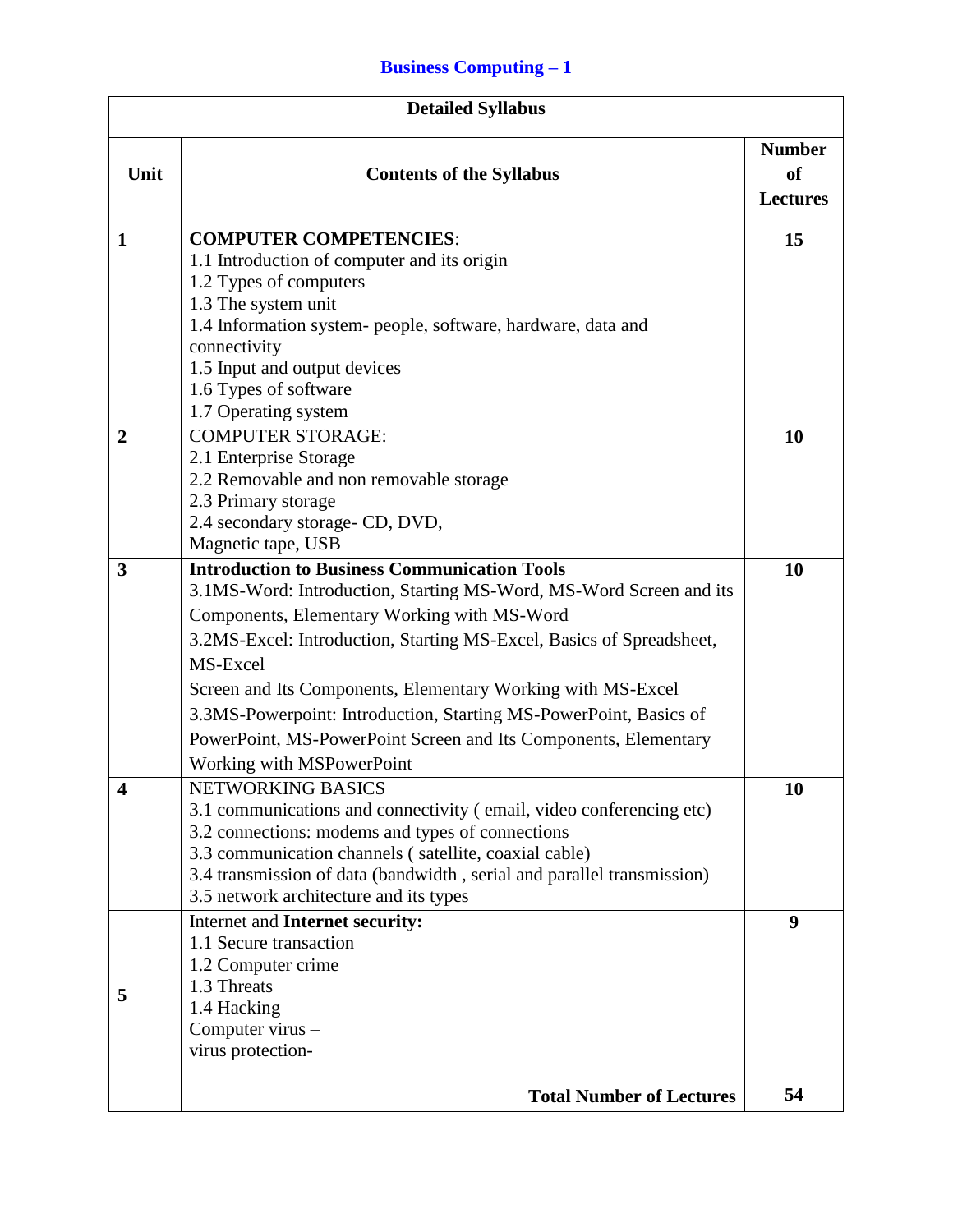Reference Books :

1) Peter Norton's Computer fundamentals , 9th Edition – McGraw Hill

2) Computer fundamentals – Rajaraman

3) Computer forensics and Cyber crime

4) E-Commerce Fundamentals and application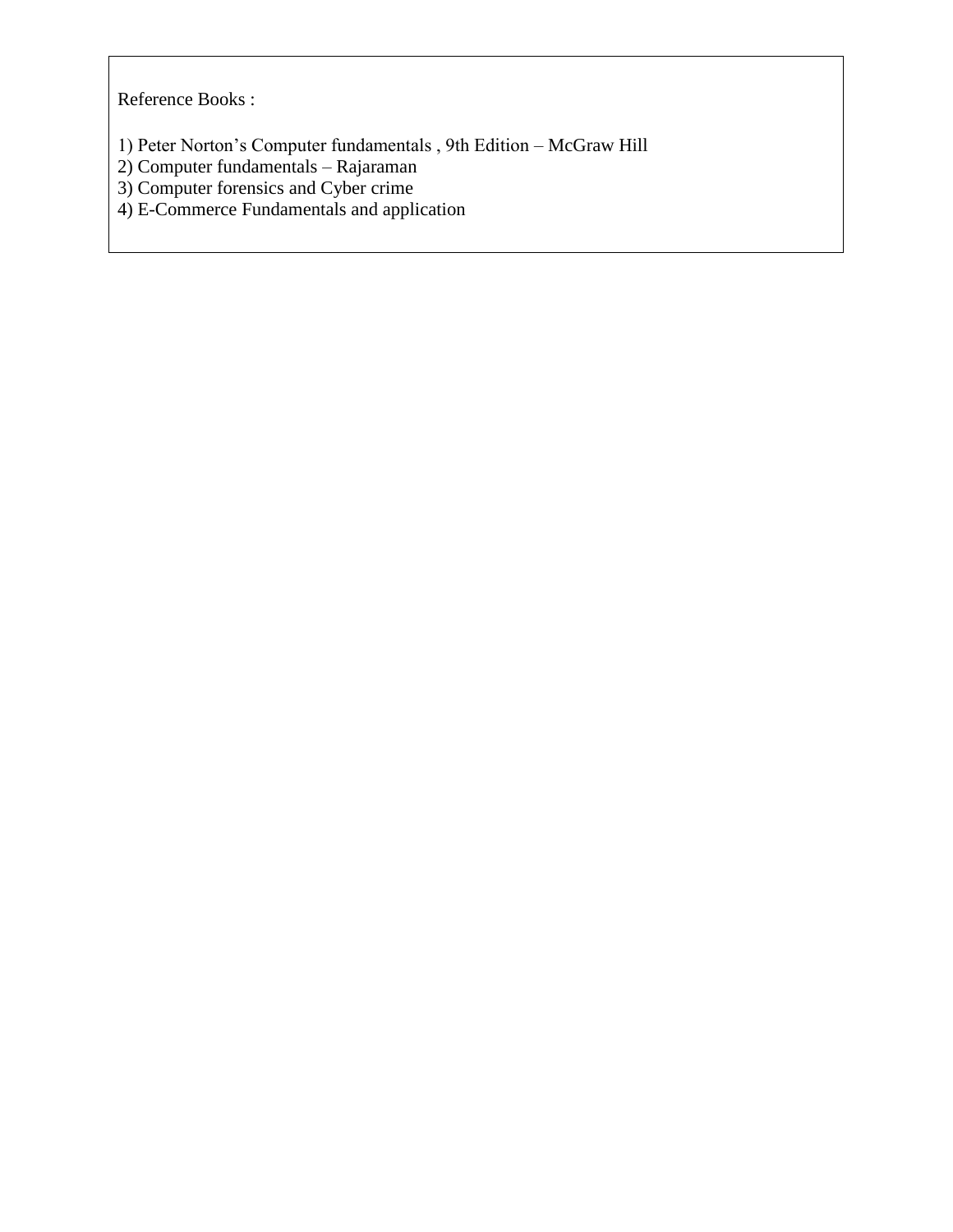| <b>Detailed Syllabus</b> |                                                                            |                 |
|--------------------------|----------------------------------------------------------------------------|-----------------|
|                          |                                                                            | <b>Number</b>   |
| Unit                     | <b>Contents of the Syllabus</b>                                            | of              |
|                          |                                                                            | <b>Lectures</b> |
| $\mathbf{1}$             | <b>Electronic commerce:</b>                                                | 10              |
|                          | 1.1 meaning and main activities of e commerce                              |                 |
|                          | 1.2 technical components of e-commerce                                     |                 |
|                          | 1.3 functions, advantages and disadvantages<br>1.4 application- e business |                 |
|                          | 1.5 types of e business                                                    |                 |
| $\overline{2}$           | <b>Electronic payment system</b>                                           | <b>10</b>       |
|                          | 2.1 types of electronic payment system                                     |                 |
|                          | 2.2 traditional and modern methods of payment                              |                 |
|                          | 2.3 paperless bill                                                         |                 |
|                          | 2.4 electronic fund transfer                                               |                 |
| 3                        | Introduction to Accounting software (with reference to Tally current       | 15              |
|                          | version                                                                    |                 |
|                          | Creating accounts.                                                         |                 |
|                          | • Feeding opening balances.                                                |                 |
|                          | • Chart of accounts:                                                       |                 |
|                          | $-$ Capital.                                                               |                 |
|                          | - Current assets.                                                          |                 |
|                          | - Current liabilities.                                                     |                 |
|                          | - Investments.                                                             |                 |
|                          | $-Loans.$                                                                  |                 |
|                          | - Miscellaneous.                                                           |                 |
|                          | $-$ Sales.                                                                 |                 |
|                          | - Purchase.                                                                |                 |
|                          | - Direct / Indirect income / expenses.                                     |                 |
|                          | Purchase and Sales                                                         | 17              |
|                          | • Purchase / Sales order.                                                  |                 |
|                          | • Receipt note.                                                            |                 |
|                          | • Purchase / Sales bills.                                                  |                 |
|                          | · Debit / Credit note Journal, Voucher, VAT Bills                          |                 |
|                          | Trial balance and final account                                            |                 |
|                          | • Ledgerwise trial balance.                                                |                 |
|                          | • Trading account.                                                         |                 |
|                          | • Profit and loss account.                                                 |                 |
|                          | •Balance sheet.                                                            |                 |
|                          | • Outstanding.                                                             |                 |
|                          | • Practical work and reports                                               |                 |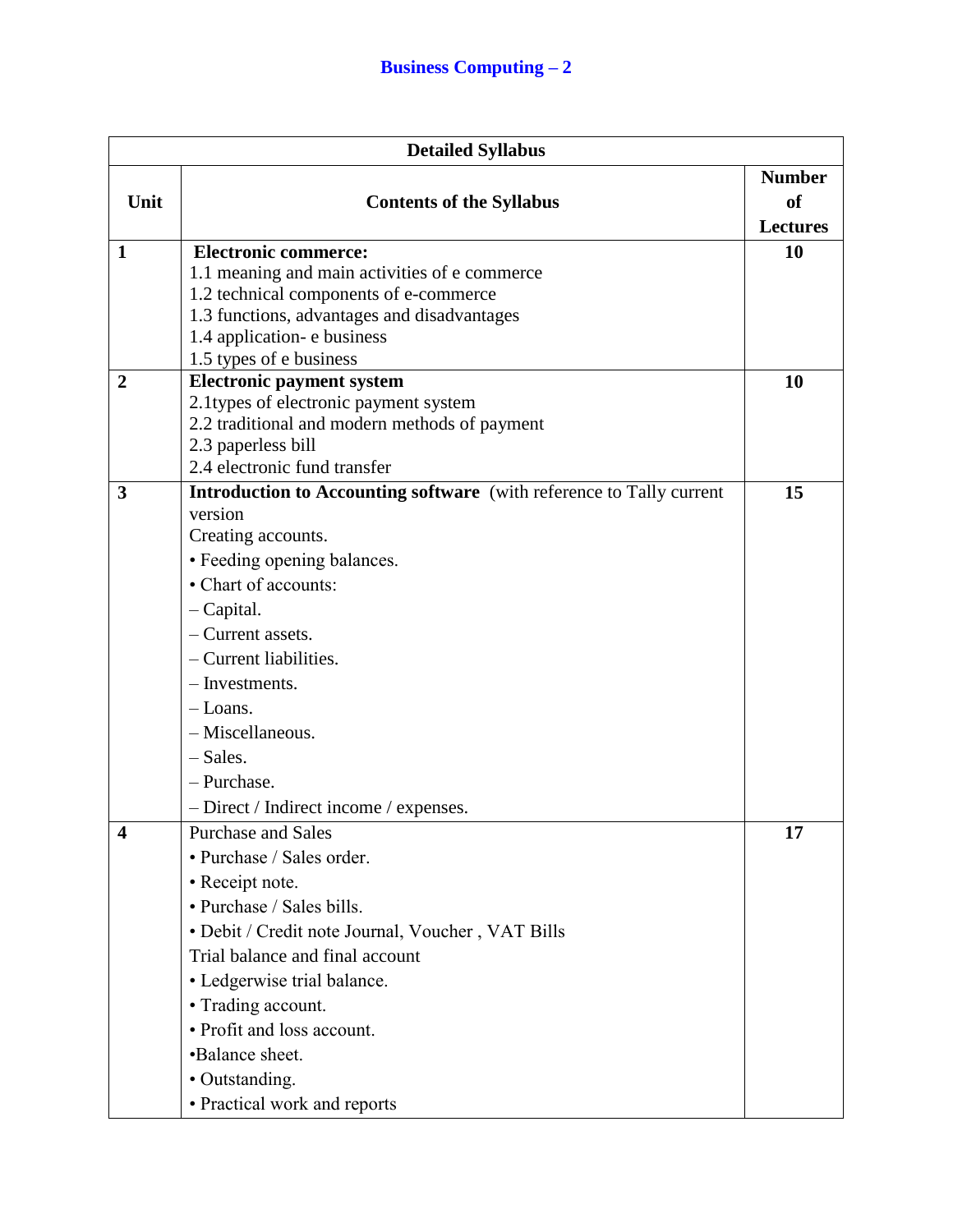| Health and safety issues in computing:<br>An overview of occupational health and safety concerns related to the<br>use of computers |    |
|-------------------------------------------------------------------------------------------------------------------------------------|----|
| <b>Total Number of Lectures</b>                                                                                                     | 54 |
| <b>Reference Books:</b><br>1) Tally ERP 9                                                                                           |    |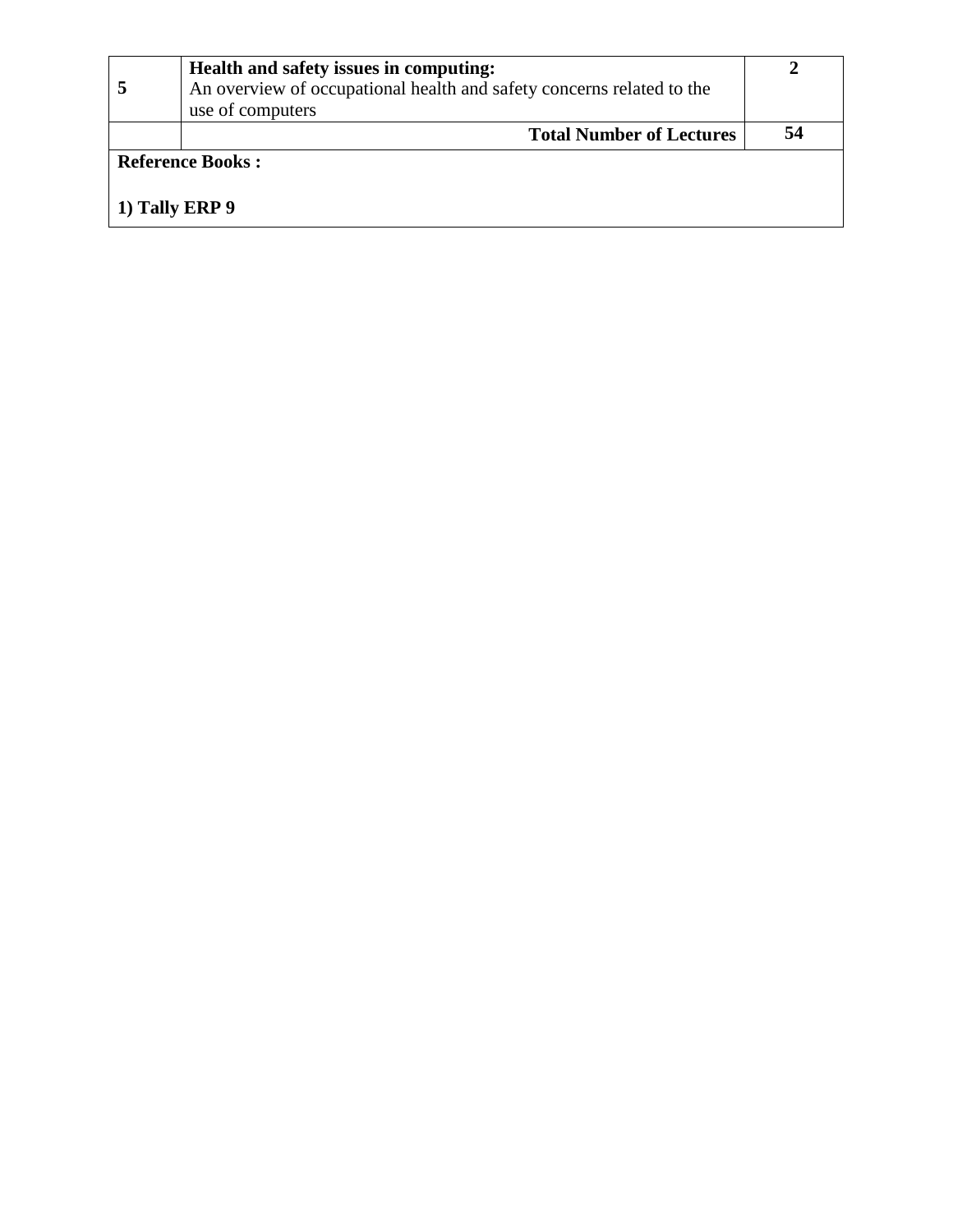#### **English For Communication – SEM I (Compulsory English)**

## **Course Content**

**Topics :** Soft Skills, listening skill, teamwork, emotional intelligence, assertive skill etc.

#### **TEXT:-** *ENGLISH AND SOFT SKILLS- S.P DHANAVEL* (ORIENT BLACK SWAN)

*AN ANTHOLOGY OF ENGLISH SHORT STORIES* (OXFORD)

|                                                                        |                                                                      | <b>Number</b>   |
|------------------------------------------------------------------------|----------------------------------------------------------------------|-----------------|
| Unit                                                                   | <b>Topics</b>                                                        | <sub>of</sub>   |
|                                                                        |                                                                      | <b>Lectures</b> |
|                                                                        |                                                                      |                 |
| $\mathbf{1}$                                                           | <b>Introduction – Soft Skills</b>                                    | $\overline{4}$  |
| $\overline{2}$                                                         | LISTENING SKILL: THE BOY WHO BROKE THE BANK- RUSKIN<br><b>BOND</b>   | $\overline{4}$  |
| 3                                                                      | TEAMWORK SKILLS: WHITEWASHING THE FENCE- MARK TWAIN                  | 4               |
| $\overline{4}$                                                         | EMOTIONAL INTELLIGENCE SKILLS: MY FINANCIAL CAREER-                  | $\overline{4}$  |
|                                                                        | <b>STEPHEN LEACOCK</b>                                               |                 |
| 5                                                                      | ASSERTIVE SKILLS: THE VERGER- SOMERSET MAUGHAM                       | 4               |
| 6                                                                      | LEARNING SKILLS: THREE QUESTIONS- LEO TOLSTOY                        | $\overline{4}$  |
|                                                                        | (AN ANTHOLOGY OF ENGLISH SHORT STORIES)                              |                 |
| 1                                                                      | <b>INTRODUCTION</b>                                                  | 4               |
| $\overline{2}$                                                         | THE GIFT OF MAGI - O'HENRY                                           | $\overline{4}$  |
| 3                                                                      | THE RENUNCIATION - RABINDRANATH TAGORE                               | $\overline{4}$  |
| 4                                                                      | THE FLY - KATHERINE MANSFIELD                                        | $\overline{4}$  |
| $\overline{5}$                                                         | THE LAMENT - ANTON P. CHEKHOV                                        | 4               |
|                                                                        | PRESENTATIONS / ASSIGNMENTS/                                         | 10              |
| <b>Suggested Reference Books</b>                                       |                                                                      |                 |
| ENGLISH AND SOFT SKILLS- S.P DHANAVEL (ORIENT BLACK SWAN)<br>$\bullet$ |                                                                      |                 |
| AN ANTHOLOGY OF ENGLISH SHORT STORIES (OXFORD)                         |                                                                      |                 |
|                                                                        | <b>Suggested Journal</b>                                             |                 |
|                                                                        | 1. The IUP Journal of Soft Skills - Management Studies Journal   IUP |                 |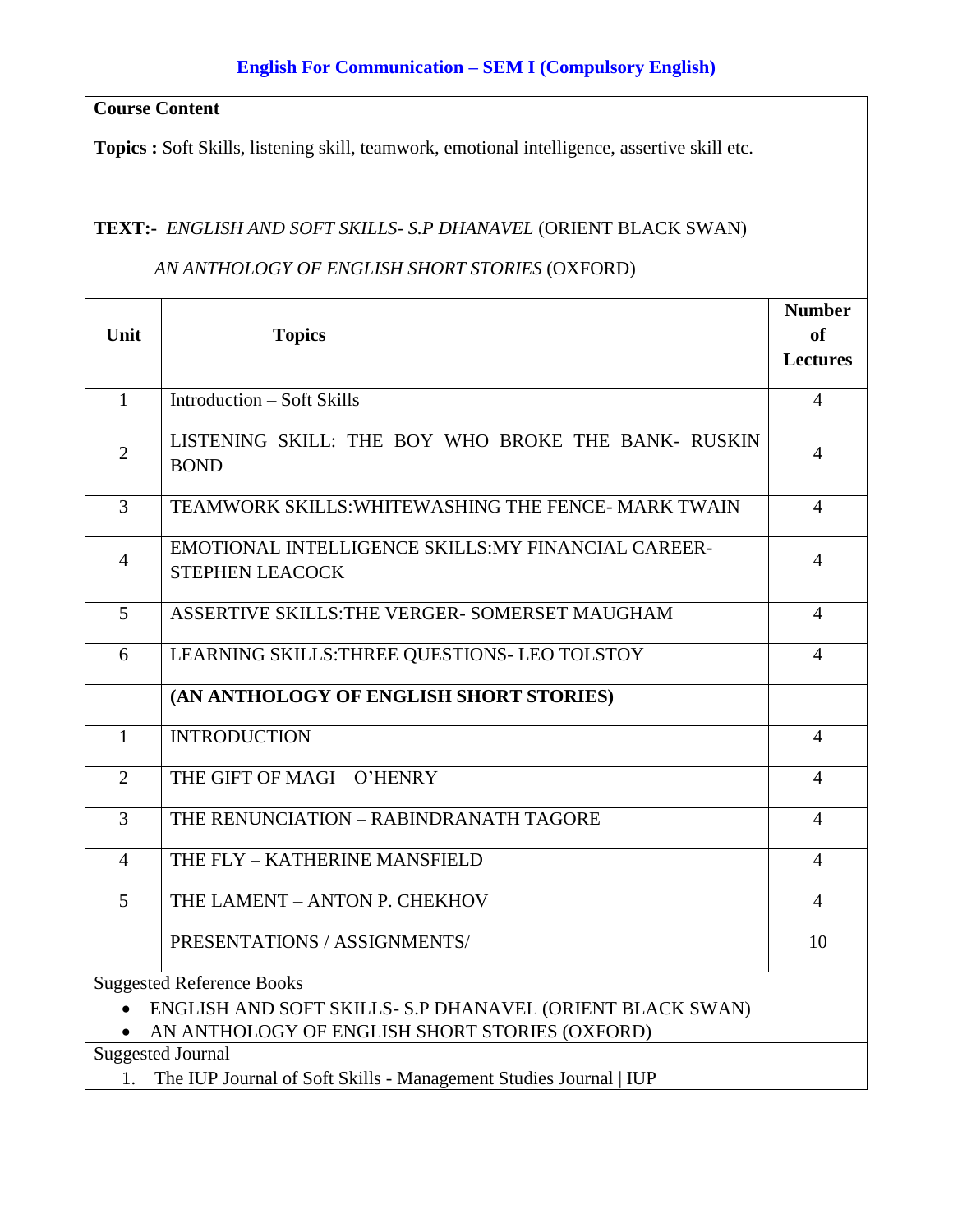#### **English For Communication – SEM II (Compulsory English)**

## **Course Content**

**Areas Covered:** Problem solving skill, interview skill, adaptability skill, nonverbal communication

skill, written communication.

#### **Prescribed Texts** 1)*ENGLISH AND SOFT SKILLS- S.P DHANAVEL* (ORIENT BLACK SWAN)

#### 2) *AN ANTHOLOGY OF ENGLISH SHORT STORIES* (OXFORD)

| Unit                                                                                                                                                   | <b>Topics</b>                                                                             | <b>Number</b><br>of<br><b>Lectures</b> |
|--------------------------------------------------------------------------------------------------------------------------------------------------------|-------------------------------------------------------------------------------------------|----------------------------------------|
| $\mathbf{1}$                                                                                                                                           | Introduction (ENGLISH AND SOFT SKILLS)                                                    | $\overline{4}$                         |
| $\overline{2}$                                                                                                                                         | PROBLEM-SOLVING SKILLS: THE LOOK OUT MAN-NICOLAS<br><b>BENTLEY</b>                        | $\overline{4}$                         |
| $\overline{3}$                                                                                                                                         | <b>INTERVIEW SKILLS: THE LIGHTHOUSE KEEPER OF ASPINWALL-</b><br><b>HENRYK SIENKIEWICZ</b> | $\overline{4}$                         |
| $\overline{4}$                                                                                                                                         | ADAPTABILITY SKILLS: SENOR PAYROLL- W E BARRETT                                           | $\overline{4}$                         |
| 5                                                                                                                                                      | <b>Verbal Skills</b>                                                                      | $\overline{4}$                         |
| 6                                                                                                                                                      | Non-verbal skill                                                                          | $\overline{4}$                         |
| $\overline{7}$                                                                                                                                         | <b>INTRODUCTION</b> (An Anthology of English Short Stories)                               | $\overline{4}$                         |
| 8                                                                                                                                                      | THE BARBER'S TRADE UNION - MULK RAJ ANAND                                                 | $\overline{4}$                         |
| 9                                                                                                                                                      | THE EYES ARE NOT HERE - RUSKIN BOND                                                       | $\overline{4}$                         |
| 10                                                                                                                                                     | THE ROCKING-HORSE WINNER - D.H. LAWRENCE                                                  | $\overline{4}$                         |
| 11                                                                                                                                                     | THE CAPITAL OF THE WORLD - ERNEST HEMINGWAY                                               | $\overline{4}$                         |
|                                                                                                                                                        | <b>Assignments/Presentations</b>                                                          | 10                                     |
|                                                                                                                                                        | <b>Total</b>                                                                              | 54                                     |
| <b>Suggested Reference Books</b><br><b>ENGLISH AND SOFT SKILLS- S.P DHANAVEL (ORIENT BLACK SWAN)</b><br>AN ANTHOLOGY OF ENGLISH SHORT STORIES (OXFORD) |                                                                                           |                                        |

**Suggested Journal** 

2. The IUP Journal of Soft Skills - Management Studies Journal | IUP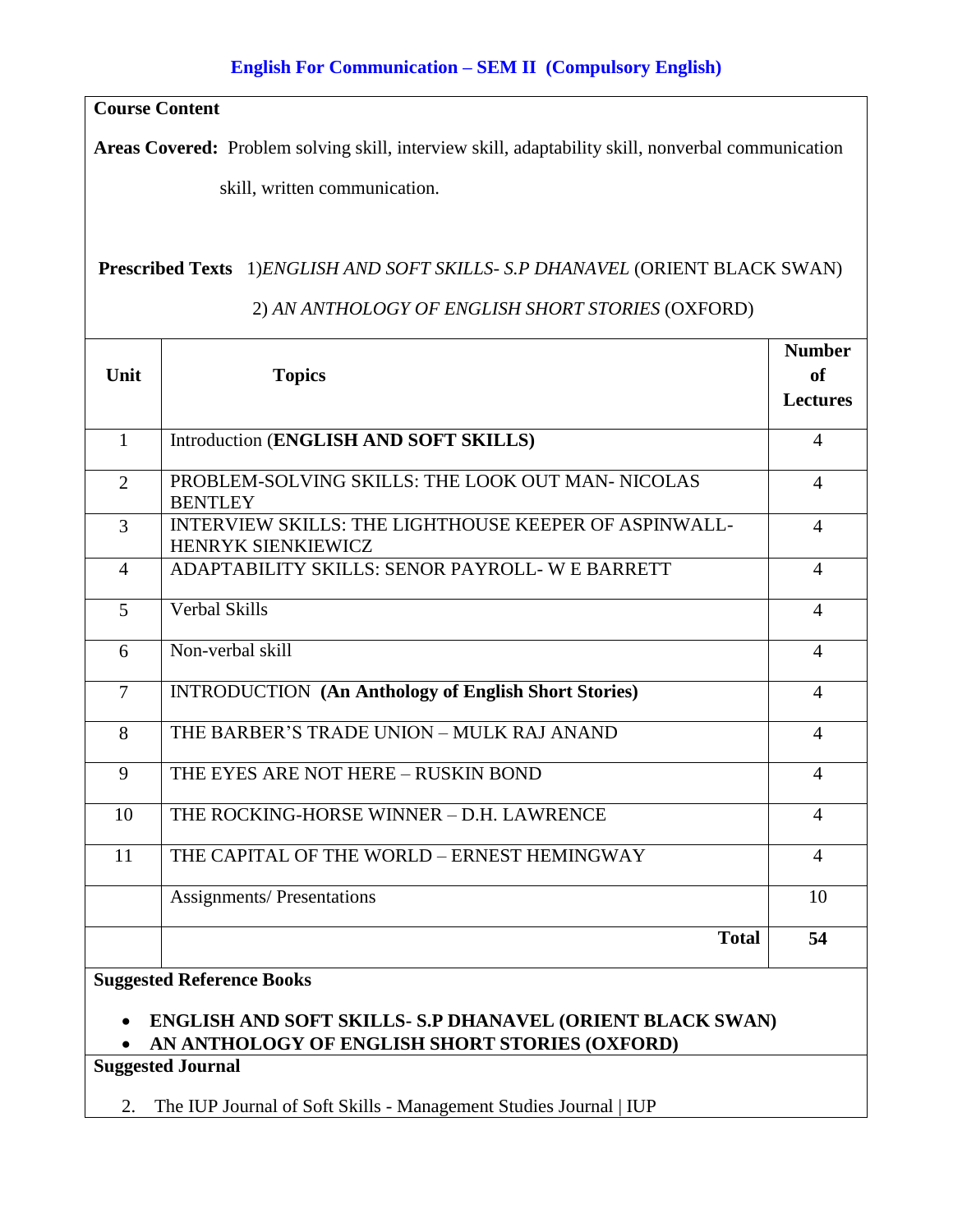# **Individual and Society – SEM I (Additional English)**

| <b>Course Content</b> |                                                                                       |                 |  |
|-----------------------|---------------------------------------------------------------------------------------|-----------------|--|
|                       | Areas to be covered: Four skills Reading, writing, listening, speaking. Comprehension |                 |  |
|                       | & Responding to the finer aspects of language use. Critical thinking.                 |                 |  |
|                       | <b>Prescribed Text:</b><br>The Individual Society: Essays, Stories and Poems          |                 |  |
|                       | Published by Dorling Kindersley (India) Pvt. Ltd., 2010 print.                        |                 |  |
|                       |                                                                                       | <b>Number</b>   |  |
| Unit                  | <b>Topics</b>                                                                         | <b>of</b>       |  |
|                       |                                                                                       | <b>Lectures</b> |  |
|                       | <b>Introduction</b>                                                                   | $\overline{2}$  |  |
|                       | Caste/Class - Introduction                                                            | $\overline{2}$  |  |
|                       | Caste Laws - Jotirao Phule<br>1.1                                                     | 4               |  |
|                       | 1.2<br>Deliverance - Premchand                                                        |                 |  |
|                       | 1.3<br>Joothan -Omprakash Valmiki                                                     | 4               |  |
|                       | Kallu - Ismat Chughtai<br>1.4                                                         | 4               |  |
|                       | <b>Bosom Friend -Hira Bansode</b><br>1.5                                              | 3               |  |
| $\overline{2}$        | <b>Gender-Introduction</b>                                                            | $\overline{2}$  |  |
|                       | 2.1<br>The Exercise Book - Rabindranath Tagore                                        | $\mathfrak{Z}$  |  |
|                       | 2.2<br>Girl - Jamaica Kincaid                                                         | $\mathfrak{Z}$  |  |
|                       | 2.3<br><b>Breaking Out-Marge Piercy</b>                                               | 3               |  |
|                       | Marriages are Made - Eunice De Souza<br>2.4                                           | $\overline{2}$  |  |
|                       | Yellow Fish -Ambai<br>2.5                                                             | $\overline{2}$  |  |
|                       | 2.6<br>Reincarnation of Captain Cook -Margaret Atwood                                 | 3               |  |
|                       | 2.7<br>Highway Stripper -A.K.Ramanujan                                                | 3               |  |
|                       | Assignment / Presentation                                                             | 10              |  |
|                       | <b>Total Number of Lectures</b>                                                       | 54              |  |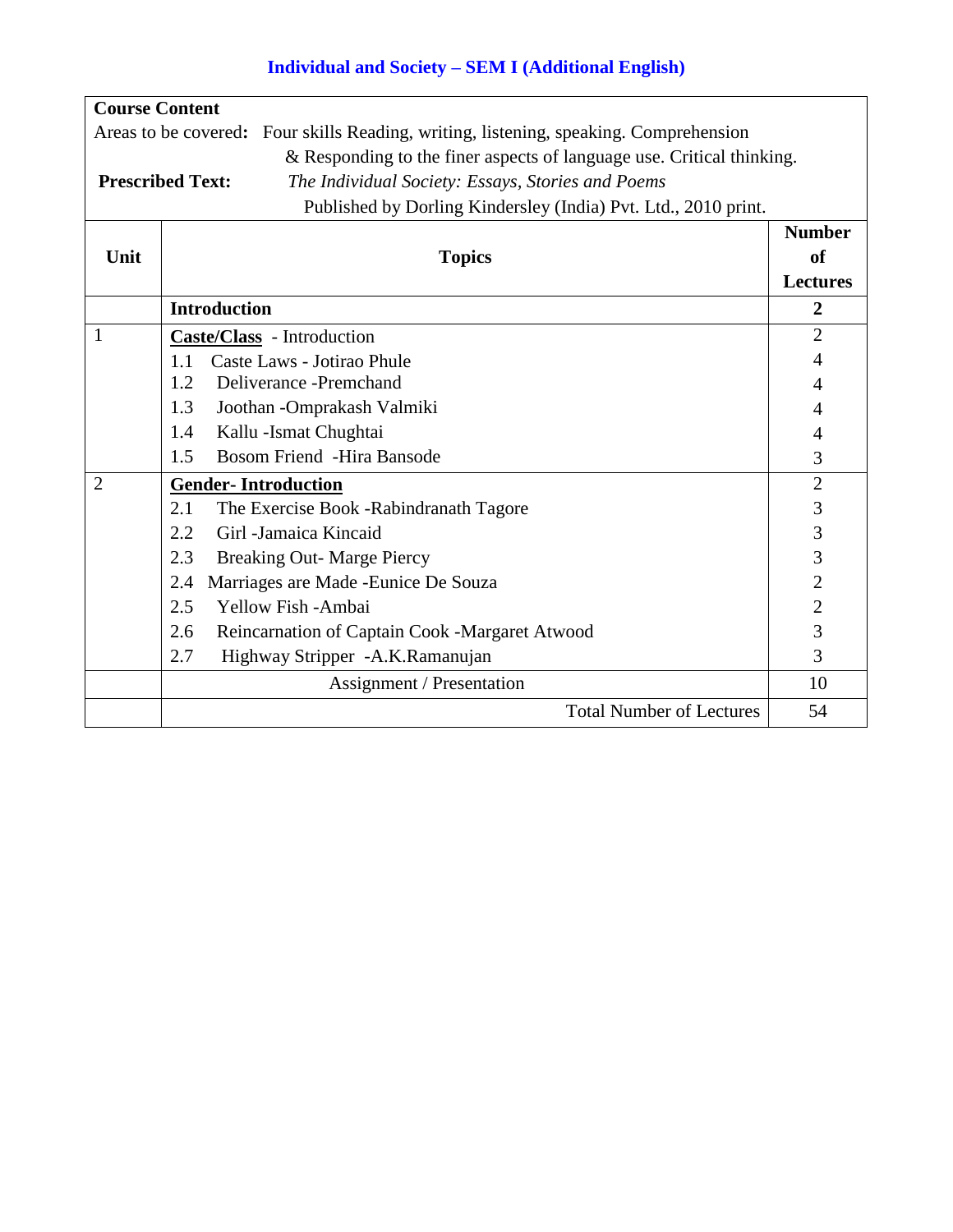# **Individual and Society – SEM II (Additional English)**

| <b>Course Content</b>                                                                 |                                                                              |                 |
|---------------------------------------------------------------------------------------|------------------------------------------------------------------------------|-----------------|
| Areas to be covered: Four skills Reading, writing, listening, speaking. Comprehension |                                                                              |                 |
|                                                                                       | & Responding to the finer aspects of language use. Critical thinking.        |                 |
|                                                                                       | <b>Prescribed Text:</b><br>The Individual Society: Essays, Stories and Poems |                 |
|                                                                                       | Published by Dorling Kindersley (India) Pvt. Ltd., 2010 print.               |                 |
|                                                                                       |                                                                              | <b>Number</b>   |
| Unit                                                                                  | <b>Topics</b>                                                                | <b>of</b>       |
|                                                                                       |                                                                              | <b>Lectures</b> |
|                                                                                       | <b>Introduction</b>                                                          | $\overline{2}$  |
| 3                                                                                     | <b>Race-Introduction</b>                                                     | $\overline{2}$  |
|                                                                                       | <b>Blackout</b> - Roger Mais<br>3.1                                          | 3               |
|                                                                                       | 3.2<br>Telephone Conversation - Wole Soyinka                                 | $\overline{2}$  |
|                                                                                       | 3.3<br>Harlem - Langston Hughes                                              | $\overline{2}$  |
|                                                                                       | 3.4<br>Still I Rise -Maya Angelou                                            | 3               |
|                                                                                       |                                                                              |                 |
| $\overline{4}$                                                                        | <b>Violence and War-Introduction</b>                                         | $\overline{2}$  |
|                                                                                       | 4.1<br>Return from the Somm -Siegfried Sassoon                               | 3               |
|                                                                                       | 4.2<br>Dulce et Decorum Est - Wilfred Owen                                   | 2               |
|                                                                                       | 4.3<br>Conscientious Objector - Edna St. Vincent Millay                      | 3               |
|                                                                                       | 4.4<br>Naming of Parts -Henry Reed                                           | $\overline{2}$  |
|                                                                                       | General, Your Tank is a Powerful Vehicle - Bertolt Brecht<br>4.5             | $\overline{2}$  |
|                                                                                       | 4.6<br>The Dog of Tetwal- Saadat Hasan Manto                                 | $\overline{4}$  |
|                                                                                       |                                                                              |                 |
|                                                                                       | <b>Living in a Globalized World- Introduction</b>                            | $\overline{2}$  |
| 5                                                                                     | 5.1<br><b>Toys - Roland Barthes</b>                                          | 3               |
|                                                                                       | 5.2<br>At Lahore Karhai - Imtiaz Dharker                                     | 3               |
|                                                                                       | 5.3<br>The Brand Expands -Naomi Klien                                        | $\overline{4}$  |
|                                                                                       | <b>Assignments/Presentations</b>                                             | 10              |
|                                                                                       | Total number of lectures                                                     | 54              |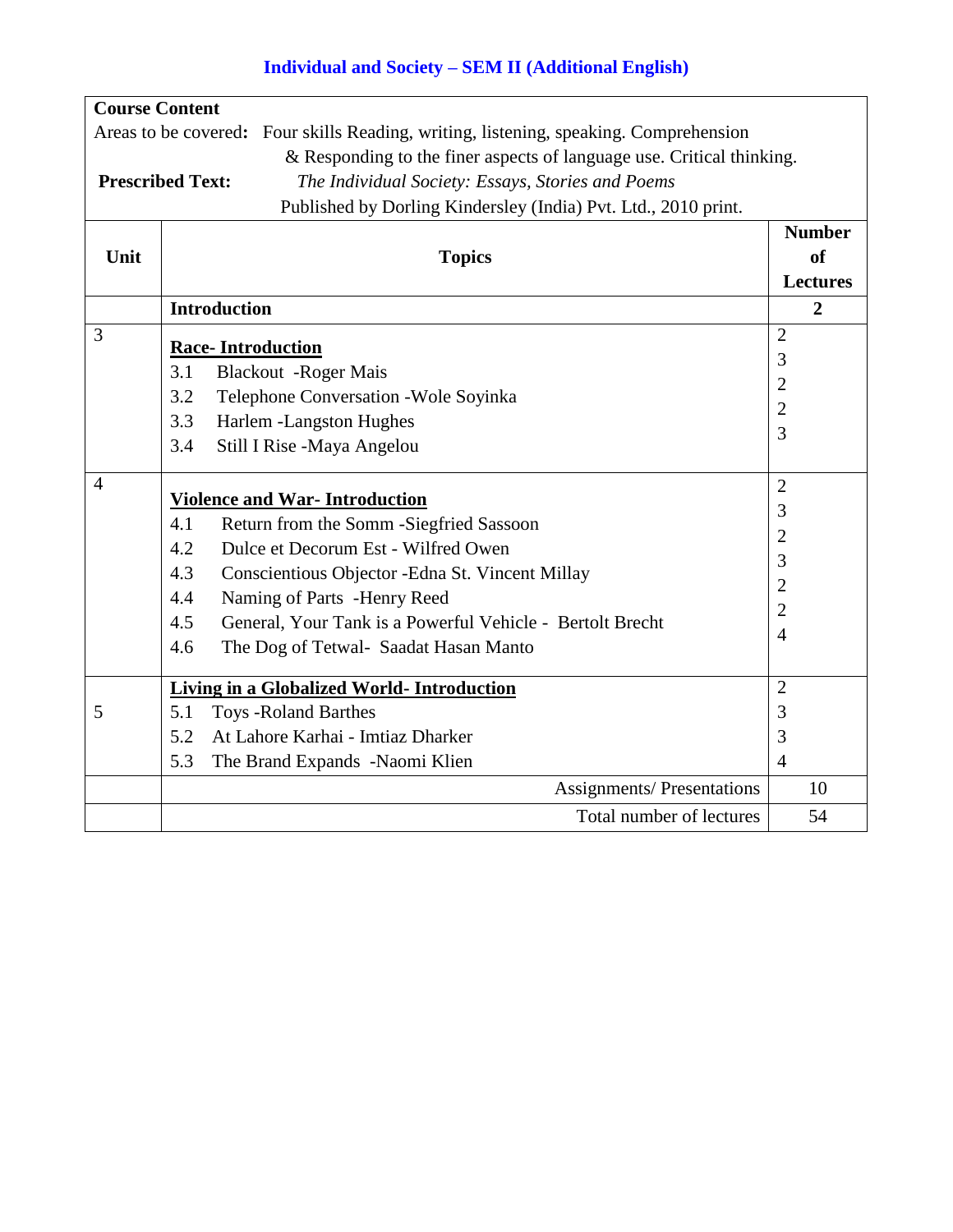| <b>Detailed syllabus</b> |                                                                                                                                                                                                                                                                                                                                                               |                                     |
|--------------------------|---------------------------------------------------------------------------------------------------------------------------------------------------------------------------------------------------------------------------------------------------------------------------------------------------------------------------------------------------------------|-------------------------------------|
| Unit                     | <b>Contents of the syllabus</b>                                                                                                                                                                                                                                                                                                                               | <b>Number of</b><br><b>Lectures</b> |
| 1                        | <b>Economic Profile</b><br><b>Characteristics of Indian Economy</b><br>a.<br>1.2 Main Indicators<br>Per Capita Income (PCI)<br>Human Development Index(HDI)<br>٠<br>Population-Demographic Dividend<br>Poverty<br>Unemployment<br>1.3 Concept of India / Bharat                                                                                               | 14                                  |
| $\overline{2}$           | <b>Agriculture Profile of India</b><br>2.1 Present Position of Indian Agriculture<br>2.2 New Potential Areas of Indian Agriculture<br>2.3 Socio-Political Problems in Agriculture<br>2.4 Agricultural Produce Marketing Committee Act (APMC)                                                                                                                  | 14                                  |
| 3                        | <b>Emerging Service Sectors in India</b><br>3.1 Banking, Financial Services & Insurance (BFSI)<br>Definition & Functions<br>3.2 Retail: Organised/ Unorganised Retailing<br>Growth & Challenges of Retailing in India<br>3.3 IT: Growth & Present Status of IT Sector<br>3.4 Tourism & Hospitality in India: Its Growth & objectives of marketing<br>Tourism. | 14                                  |
| $\overline{4}$           | <b>Industrial Profile of India</b><br>4.1 Evolution of Industrialisation in India (1950 to date)<br>4.2 Industrial Structure in India<br>4.3 Challenges& Opportunities of Micro, Small, Medium<br><b>Enterprises</b><br>4.4 Challenges & Opportunities of Large, Public, Private, Joint,<br>$MNC's$ )<br><b>Total number of Lectures</b>                      | 12<br>54                            |
| 5                        | <b>E-Learning Content (Current Issues)</b><br>5.1 Role of NITI Aayog<br>5.2 Industrial Revolution - 'Make in India'<br>5.3. Skilling Initiatives in India (National Skill Development<br>Corporation)<br>5.4. Electronic Revolution-'Digital India'<br>55 Parallel Economy of India                                                                           | 15                                  |
|                          | <b>Total Number of hours.</b>                                                                                                                                                                                                                                                                                                                                 | 15                                  |
|                          | <b>Suggested Reference Books</b>                                                                                                                                                                                                                                                                                                                              |                                     |
|                          | Kapila Uma, Academic foundation/2006 - Indian Economy                                                                                                                                                                                                                                                                                                         |                                     |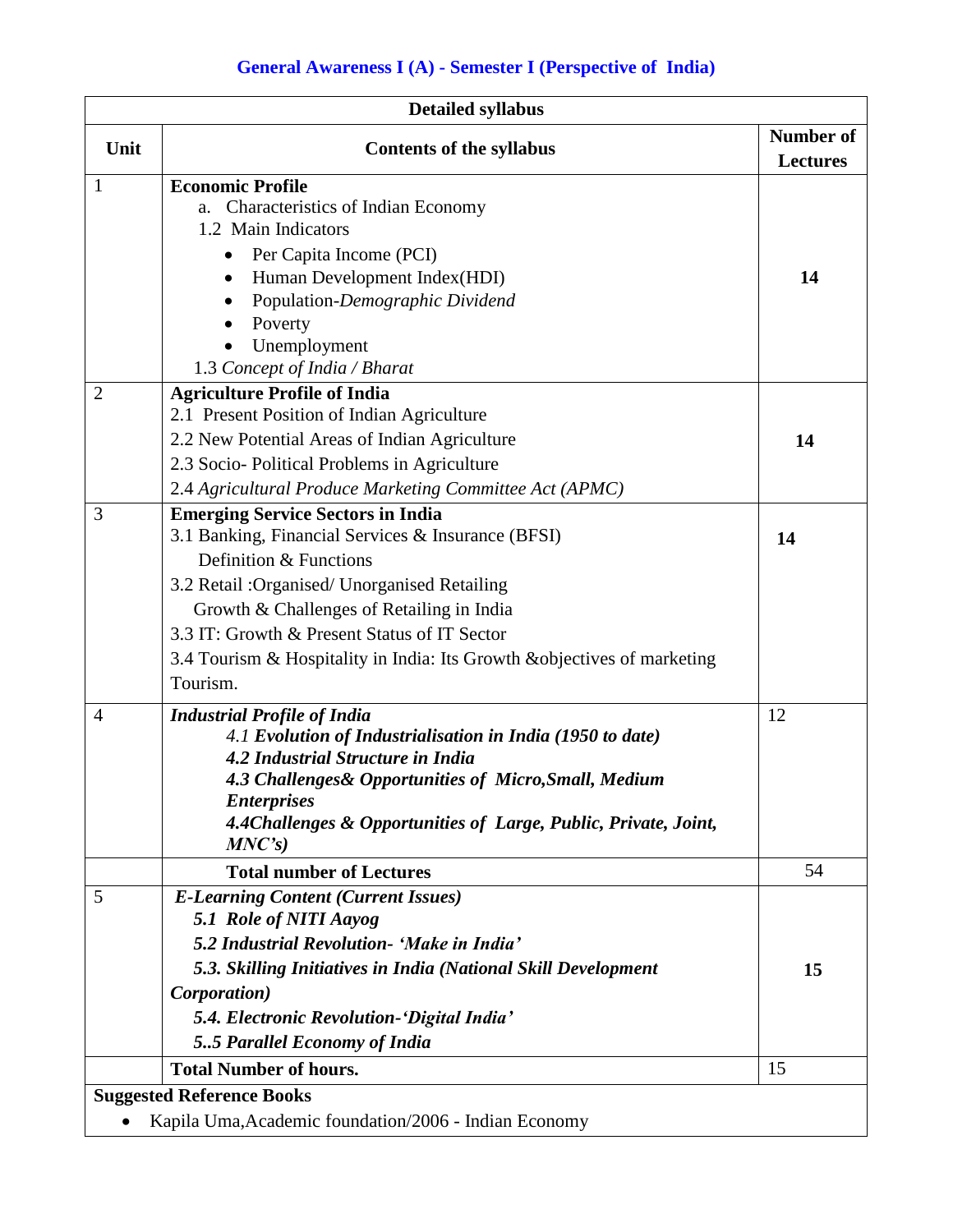- DattRuddar andSundharam K P M,S.Chand&Co,New Delhi Reddy S S& Etc.-Agricultural Economics,2004- Indian Economy
- Desai R.g.Himalaya,Mumbai- Agricultural Economics.1998.
- Prasad Chandra Shekhar New Century Pub/2012-Agriculture & sustainable development in India
- Bhalla G S/Singh Gurmail ,N Delhi/Sage/2012- Economic liberalisation & Indian agriculture : a district level study .
- Sharma ShalooABD Jaipur/2002-Indian tourism today, 2002-0 ed. Vol. No. 0
- Chawla,romila Sonali Publication,New Delhi -Sustainable Development And Tourism ,2003.
- Chawla,romila Sonali Publication,New Delhi Ecotourism And Development,2003
- Gupta Sunil & Bansal S. P,Deep and Deep, New Delhi- Tourism Towards 21st Century, Corporate Governance & Restructuring of Industries-2004 ed. By SehgalDelhi/Wisdom Pub.Jhilmil/2004
- Singh S.New Delhi/Excel books/2009 --Corporate Governance : Global Concepts & Practices
- Prasad Chandra Shekhar New Delhi/New Century Pub./2009 --Agriculture & Rural Development In India Since 1947 .
- Kapila Raj And Kapila Uma Ed. -- Indian Agriculture In The Changing Environment,vol-1,2002

## **Suggested Journals**

- 1. Thimmaiah G & Rajan K, Academic Foundation,New Delhi.State Of The Indian Farmer: Policy & Organisational Support Vol-26.
- 2. Journal of Agriculture Economics (Quarterly)
- 3. Economic & Political Weekly.

#### 4. CMIE (Monthly) **Web sites :**

- 3. <http://dbie.rbi.org.in/>
- 4. <http://www.indianindustry.com/indian-economy/>
- 5. <http://planningcommission.nic.in/>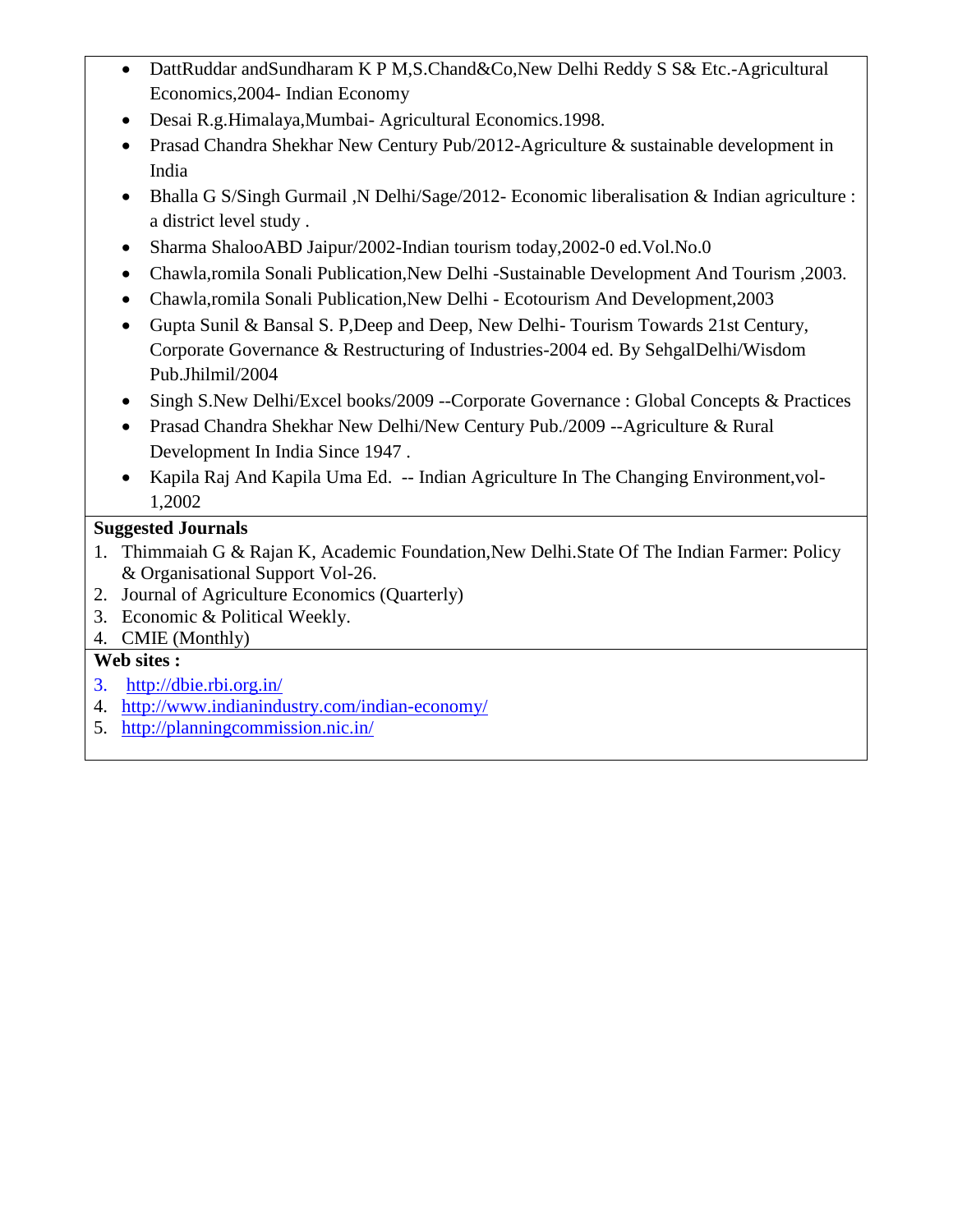# **GENERAL AWARENESS I (B) SEM II** (**An Insight into the World)**

| <b>Detailed syllabus</b> |                                                                            |                                     |
|--------------------------|----------------------------------------------------------------------------|-------------------------------------|
| Unit                     | <b>Contents of the syllabus</b>                                            | <b>Number of</b><br><b>Lectures</b> |
| $\mathbf{1}$             | <b>Title of the topic :</b> An Insight into the Economic Systems           |                                     |
|                          | Contents:                                                                  |                                     |
|                          | 1.1 Economic Systems of the world- Communism                               |                                     |
|                          | 1.2 Capitalism, Socialism.                                                 |                                     |
|                          | 1.3 Mixed Economy                                                          | 14                                  |
|                          | 1.4 BRICS (Brazil, Russia, India, China, South Africa)                     |                                     |
|                          | 1.5 MINT(Mexico, Indonesia, Nigeria, and Turkey),                          |                                     |
|                          | 1.6 G-8 Countries                                                          |                                     |
|                          | 1.7 G-20 Countries                                                         |                                     |
| $\overline{2}$           | Title of the topic: Foreign Trade of India                                 |                                     |
|                          | Contents:                                                                  |                                     |
|                          | 2.1 Importance of Foreign Trade for a Developing Country                   | 12                                  |
|                          | 2.2 Composition of India's Foreign Trade                                   |                                     |
|                          | 2.3 Direction of India's Foreign Trade                                     |                                     |
|                          | 2.4 Impact of GATT, GATTS & WTO on India's Foreign Trade                   |                                     |
| 3                        | Title of the topic : Organizations for Regional and International Economic |                                     |
|                          | <b>Development and Co-operation</b>                                        |                                     |
|                          | Contents:                                                                  |                                     |
|                          | 3.1 International Monetary Fund (IMF)                                      | 14                                  |
|                          | 3.2 World Bank                                                             |                                     |
|                          | 3.3 United Nations Organization                                            |                                     |
|                          | 3.4 South Asian Association for Regional Co-operation (SAARC)              |                                     |
| $\overline{4}$           | <b>Title of the topic: European Union and Emerging Banks</b>               |                                     |
|                          | 4.1 European Union (EU)                                                    |                                     |
|                          | 4.2 Euro zone                                                              | 14                                  |
|                          | 4.3PIIGS(Portugal, Italy, Ireland, Greece and Spain)                       |                                     |
|                          | 4.4 Asian Development Bank(ADB),                                           |                                     |
|                          | 4.5 New Development Bank(NDB)                                              |                                     |
|                          | <b>Total Number of Lectures</b>                                            | 54                                  |
| 5                        | <b>E-learning: Current Global Issues</b>                                   |                                     |
|                          | <b>5.1 NEW TRADE AGREEMENTS</b>                                            |                                     |
|                          | 5.2 TRADE BLOCKS:ASEAN, SAFTA, NAFTA, MERCOSUR.                            |                                     |
|                          | 5.3 U.S.FINANCIAL CRISIS(SUBPRIME CRISES).                                 | 15                                  |
|                          | 5.4 OIL CRISIS: ITS IMPLICATION AND AFTER EFFECTS                          |                                     |
|                          | 5.5 EURO ZONE CRISIS.                                                      |                                     |
|                          | <b>Total Number of Hours</b>                                               | 15                                  |
|                          | <b>Suggested Reference Books</b>                                           |                                     |
|                          |                                                                            |                                     |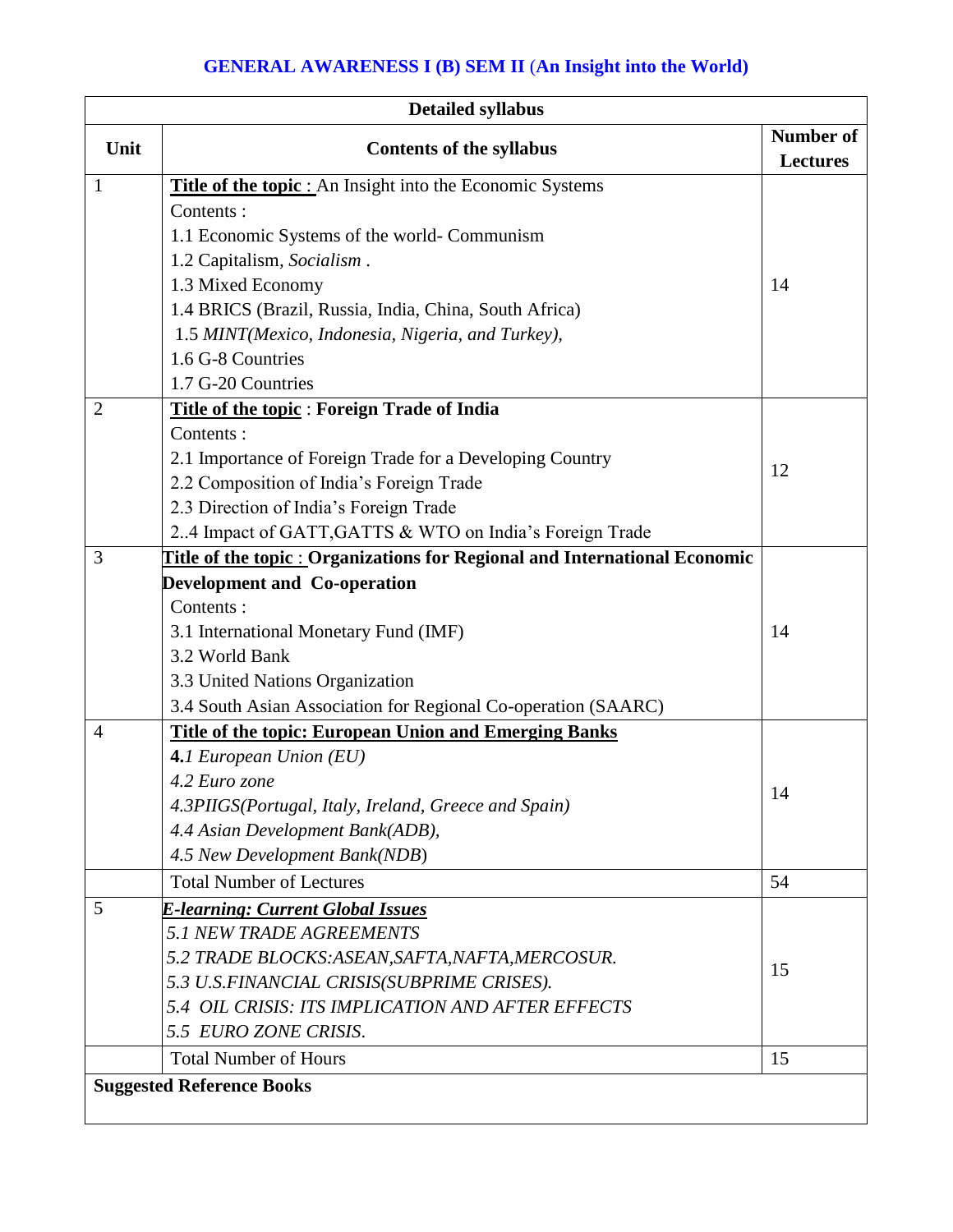- . International Economics,1994-3 ed. By Sodersten Bo.& Reed Geoffrey Macmillan Publication, London
- International economics-6th ed. By Krugman R. Paul, Kindersley Dorling/2007
- International Economic, By Salvatore, Dominick ,John Wiley,New York
- When China Rules The World : The Rise Of The Middle Kingdom & The End Of The Western World By Jacques Martin ,London/Allen Lane/2009
- 50 companies that changed the world By Rothman Howard ,Mumbai/Jaico/2009
- Globalisation and world economic policies, vol-2,2005-0 ed.Vol.No.2By Tisdell Clem serials pub. N. Delhi/2005
- Trade & Globalisation,2003 By Stephen S J
- Globalisation and Contemporary Economic Seenario -Vol-II-2005 ed.Vol.No.IIBy Singh Ravishankar Kumar,Delhi/Abhijit/2005
- Globalisation & w t o vol-2,2006-0 ed.Vol.No.2 By SabannaTalwar N.Delhi/2006
- Issues of Globalisation and Economic Reforms-0 ed.Vol.No.2 By Narayana N ,Serials New Delhi/2006
- WTO Self Reliance and globalisation ,2005-0 ed.Vol.No.0 By PasrichaAshuDeep & Deep N. Delhi/2005
- Modern Political Thought, 2000By Suda, J. P.K.NATH & CO., MEERUT
- History of Political thought-3,2006 ed. By Das P.GKolkata/New Central book agency/2006
- International Economics by Robert Dunn, Joh Mutti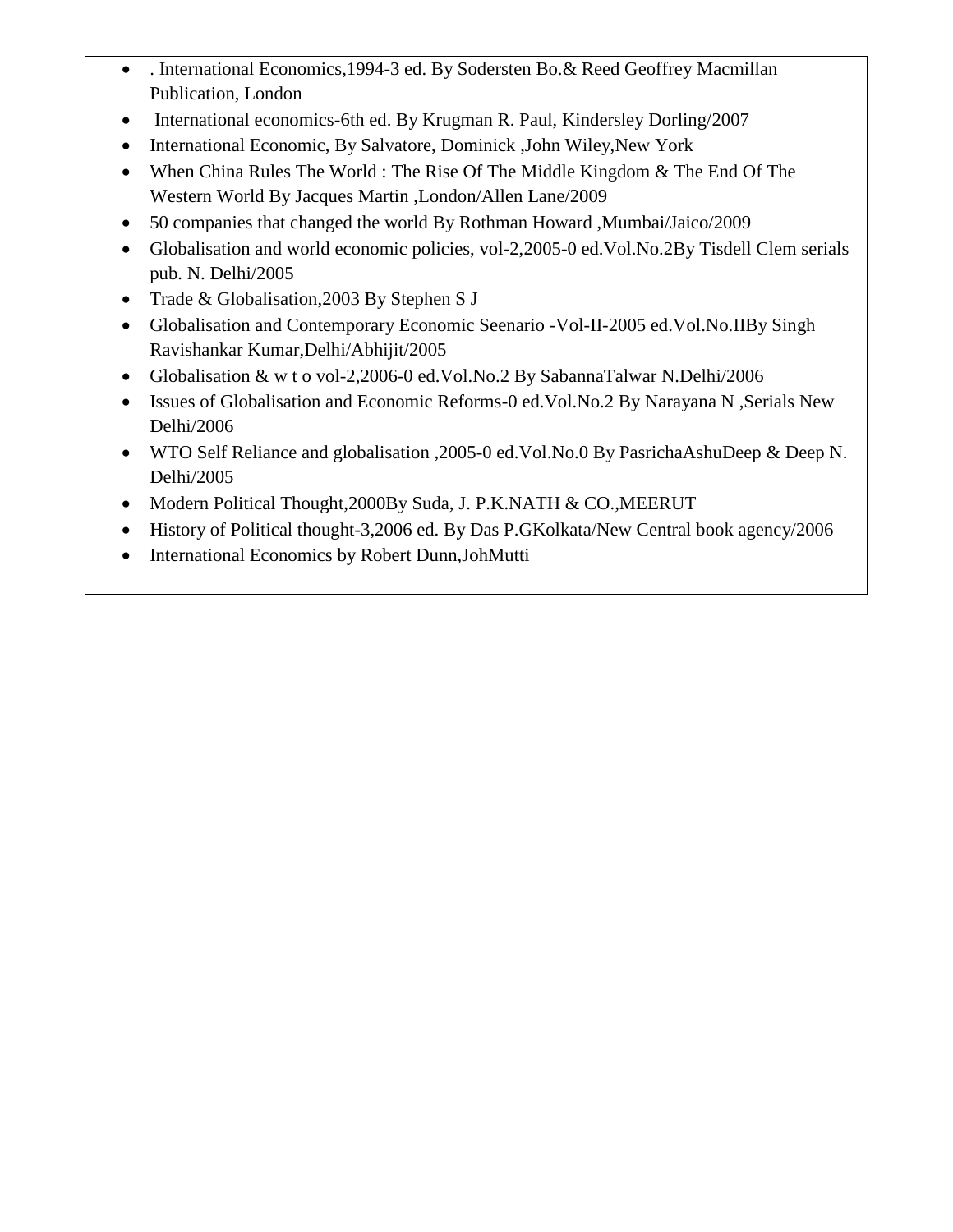# **General Awareness-2- SEM I (Dimensions of Business Studies – 1)**

|                         | <b>Detailed syllabus</b>                                                                                                                                                                                                                                                                                                                                                                                                                                             |                                                   |
|-------------------------|----------------------------------------------------------------------------------------------------------------------------------------------------------------------------------------------------------------------------------------------------------------------------------------------------------------------------------------------------------------------------------------------------------------------------------------------------------------------|---------------------------------------------------|
| Unit                    | <b>Contents of the syllabus</b>                                                                                                                                                                                                                                                                                                                                                                                                                                      | <b>Number</b><br><sub>of</sub><br><b>Lectures</b> |
| $\mathbf{1}$            | <b>Understanding The Basics Of Business</b><br>1.1<br>An overview on Business Basics-Evolution and Growth, Impact of LPG<br>on Indian economy.<br>Understanding 21 <sup>st</sup> Century Businesses. its nature,<br>1.2<br>scope<br>and<br>components, Overview on 'Make In India' movement<br>Business Objectives, Characteristics and its Functions.<br>1.3<br>Dimensions of Business:<br>1.4<br>> Marketing, Production, Operations, , Human Resource and Finance | 15                                                |
| $\overline{2}$          | <b>Fundamentals of Marketing</b><br>2.1<br>Introduction to marketing, Evolution of Marketing<br>2.2<br>Core concepts in Marketing:<br>Need, want, demand, value delivery, customer satisfaction etc.<br>2.3<br>Need, Scope, Importance & Functions of Marketing<br>2.4<br>Marketing success and Failures (Case Studies)                                                                                                                                              | 14                                                |
| $\mathbf{3}$            | <b>Human Resource Management and its Present Scenario</b><br>Human Resource- An overview<br>3.1<br>3.2<br>Human resource management- Present Perspective:<br>4 A's (Appointments, Appraisals, Acquisition of talent, Attrition)<br>New Concepts in HR<br>3.3<br>$\triangleright$ Kaizen, Quality Circle, Bench-Marking & TQM<br>3.4 Human Resource Management- Case studies                                                                                          | 13                                                |
| $\overline{\mathbf{4}}$ | <b>Business and its Stakeholders</b><br>4.1 Internal stakeholders: Employees, Shareholders, Managers<br>4.2 External stakeholders: Suppliers, Customers. Special interest groups,<br>Competitors<br>Discuss possible areas of conflict between stakeholders.<br>4.3<br>4.4 Evaluate possible ways to overcome stakeholder conflict.                                                                                                                                  | 12                                                |
|                         | <b>Total Number of Lectures</b>                                                                                                                                                                                                                                                                                                                                                                                                                                      | 54                                                |
| 5                       | <b>E-Learning Module:</b><br>Understanding components of Business Environment.<br>• Emerging market opportunities in India<br>• Global Outsourcing and its importance to businesses.                                                                                                                                                                                                                                                                                 | 15<br><b>Hours</b>                                |
|                         | <b>Suggested Reference Books:</b><br>1) Business Government a and Society, A study of Business environment by P.C.Jain and                                                                                                                                                                                                                                                                                                                                           |                                                   |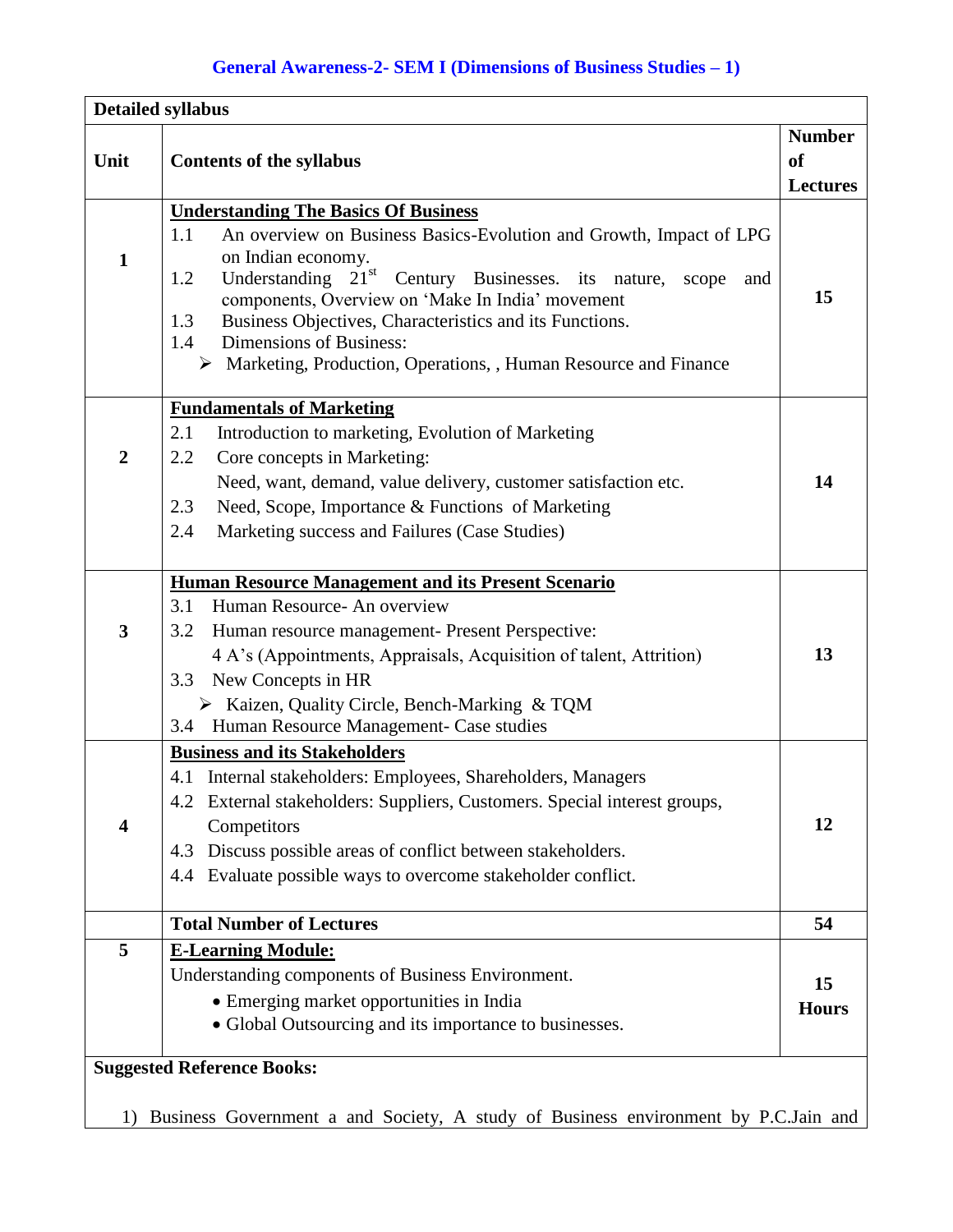N.K.Jain, Prateeksha Publications.

- 2) Indian Economy in 21<sup>st</sup> Century, Kapila Raj and Kapila Uma, Academic Foundation, New Delhi.
- 3) Fundamentals of Marketing, William Stanton
- 4) Marketing Management, Philip Kotler ,Person Publishing Company
- 5) Marketing and Salesmanship, F.Y.B.com, Nirali Prakashan.
- 6) Human Resource Management, A Case study approach, Muller Camen, Croucher Leigh, Jaico Publishing House.
- **7)** Human Resource Mangement by Ashwathappa.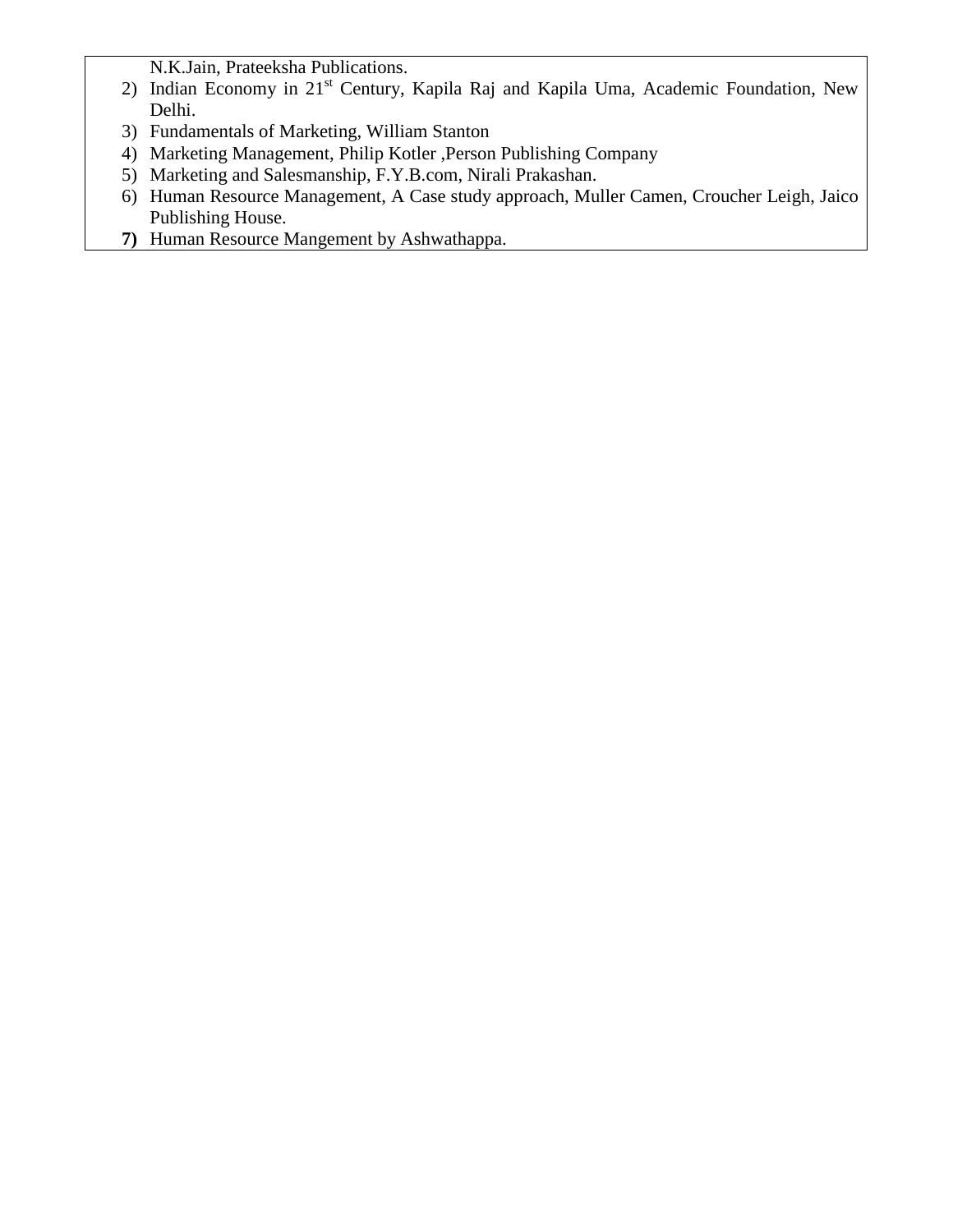## **GENERAL AWARENESS-2- SEM II- DIMENSIONS OF BUSINESS STUDIES – II**

| <b>Detailed syllabus</b> |                                                                                                                                               |                                               |
|--------------------------|-----------------------------------------------------------------------------------------------------------------------------------------------|-----------------------------------------------|
| Unit                     | <b>Contents of the Syllabus</b>                                                                                                               | <b>Number</b><br><b>of</b><br><b>Lectures</b> |
|                          | <b>Fundamentals Of Business Startup</b>                                                                                                       |                                               |
| 1                        | Understanding the conceptual framework of startup companies, and a<br>1.1<br>business startup Idea                                            |                                               |
|                          | 1.2 Understanding the fundamental areas of a business startup<br>Managing resources for a business startup, Overview on 'Startup India<br>1.3 | 15                                            |
|                          | Stand Up India' campaign initiated by PM, Narendra Modi<br>1.4 Case studies on various startup companies in India.                            |                                               |
|                          | <b>Introduction to Service Sector</b>                                                                                                         |                                               |
|                          | Evolution of Service industry, Importance of Service Industry in today's<br>2.1                                                               |                                               |
| $\overline{2}$           | economy                                                                                                                                       |                                               |
|                          | Characteristics, Scope & Challenges facing service sector<br>2.2                                                                              | 14                                            |
|                          | Impact of Service sector on the Indian economy<br>2.3                                                                                         |                                               |
|                          | $\triangleright$ Contribution of the sector to the Indian Economy                                                                             |                                               |
|                          | Problems and challenges facing service sector, Case study on success<br>2.4                                                                   |                                               |
|                          | story of an Indian Service provider                                                                                                           |                                               |
|                          | <b>Essentials of E-Commerce</b>                                                                                                               |                                               |
|                          | Internet and Commerce: Business operations; E-commerce practices vs.<br>3.1                                                                   |                                               |
| 3                        | traditional business practices;                                                                                                               |                                               |
|                          | 3.2 E-commerce Business Models B2B, B2C, C2C, B2G, G2H, G2C; Benefits                                                                         | 12                                            |
|                          | of E-Commerce to organization, consumers, and society;                                                                                        |                                               |
|                          | 3.3 Limitation of E-commerce;                                                                                                                 |                                               |
|                          | 3.4 Management issues relating to E-commerce.                                                                                                 |                                               |
| $\overline{\mathbf{4}}$  | <b>Fundamentals of Finance</b>                                                                                                                |                                               |
|                          | 4.1 Meaning and Definition of Finance.<br>4.2 Evolution of Finance as a discipline. Need and Importance of Finance in                         |                                               |
|                          | Business.                                                                                                                                     | 13                                            |
|                          | Objective and Scope of Finance.<br>4.3                                                                                                        |                                               |
|                          | Functions of Finance Manager.<br>4.4                                                                                                          |                                               |
|                          | <b>Total Number of Lectures</b>                                                                                                               | 54                                            |
| 5                        | <b>E-Learning Module:</b>                                                                                                                     |                                               |
|                          | Contents of a business plan and how business plans assist entrepreneur.                                                                       | 15 hours                                      |
|                          | Why and how governments support business start-ups, e.g. grants,<br>training.                                                                 |                                               |
|                          | Emerging trends in E-Commerce.                                                                                                                |                                               |
|                          | <b>Suggested Reference Books:</b>                                                                                                             |                                               |
| 1)                       | Entrepreneurship-New Venture Creation -By David H. Holt                                                                                       |                                               |
| 2)                       | Entrepreneurship Development Creation by Satish Taneja and S.L. Gupta.                                                                        |                                               |
| 3)                       | A culture of Entrepreneurship by Brigitte Berger.                                                                                             |                                               |
| 4)                       | Agarwala, Kamlesh N, amit Lal and Deeksha Agarwala, Business on the Net: An Introduction                                                      |                                               |